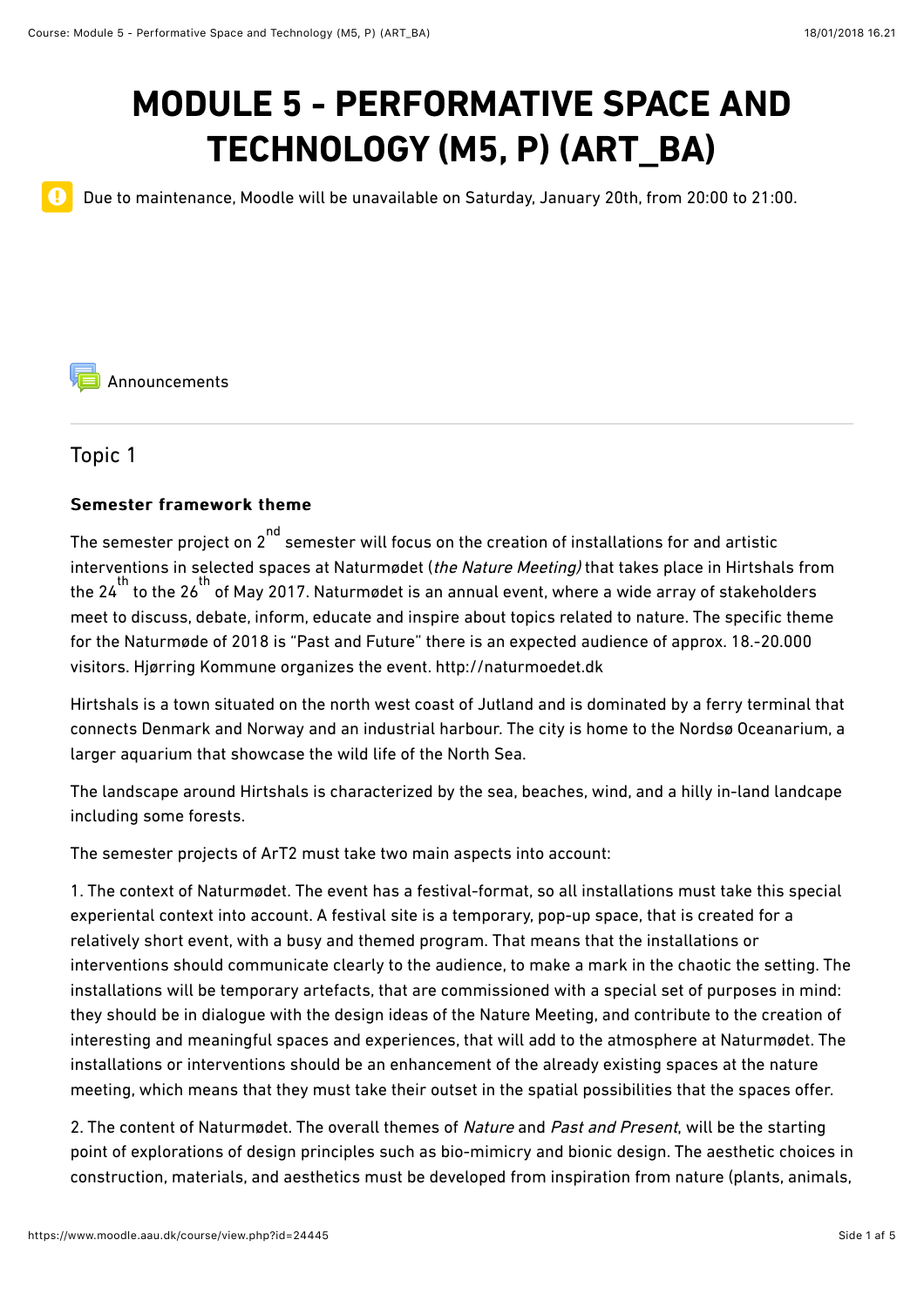natural phenomena) found in and around Hirtshals.

The installations must, of course, live up to the title of the semester: Performative spaces and technology. A performative space is here understood as a space that performs: the space itself has intearctive or responsive features that can react on the environmental conditions, which can be light, wind, touch, human presence, etc. (Kolarevic and Malkawi 2005)

The students will be presented with four pre-defined spaces or challlenges to choose from:

- Informal meeting places, to be placed in the town. Combination of seating + artistic content. Smaller, installations that combine furniture and artistic content.
- Artistic staging of lounge-area next to the Life-Stage. A small urban space, in the town and festival center.
- Enhancement of a green path to the Learning Stage. The green path is a short promenade that leads to the Learning Stage. "Enhancement" could be a series of small objects on the green walls and/or interactive sound and light.
- Enhancement of the wooden steps between the harbour and the city. The steps are an overseen passage that needs to be made visible and invite the audiences to use it. This could be done through light, various forms of installations, etc.

More groups can work on the same spaces/challenges.

The spaces and challenges described above, all have some functional/spatial aspects to work on (seating, way finding, durability) and some artistic-aesthetic aspects to work on (experiences, atmospheres, staging of the spaces)

Groups will be formed based on the students interests in sites/ideas/social preferences. In 1-2 supervision seminars during February, idea development will take place in pre-defined groups. After these sessions the students will be asked to write a list of ideas, sites and 2 preferred collaborators that they would like to work with, and these wishes will inform the basis of the groups, put together by the supervisors.

#### The role of the semester

Performative Spaces and Technology introduces the students to construction of spatial experiences, and creating works for specific urban or architectural spaces and contexts.

#### Academic progression

The semester is in most aspects a continuation and expansion of the topics taught in 1st semester. The attention is directed away from the isolated sculptural object to a spatial experience in a more challenging out-door and festival-like context. Most courses follow this progression: BEII, Perception II, while DRI introduces to the use of the laser cutter and AAMII focus on artistic and academic methods for analysing and constructing space and spatial experiences.

#### Semester organisation and time schedule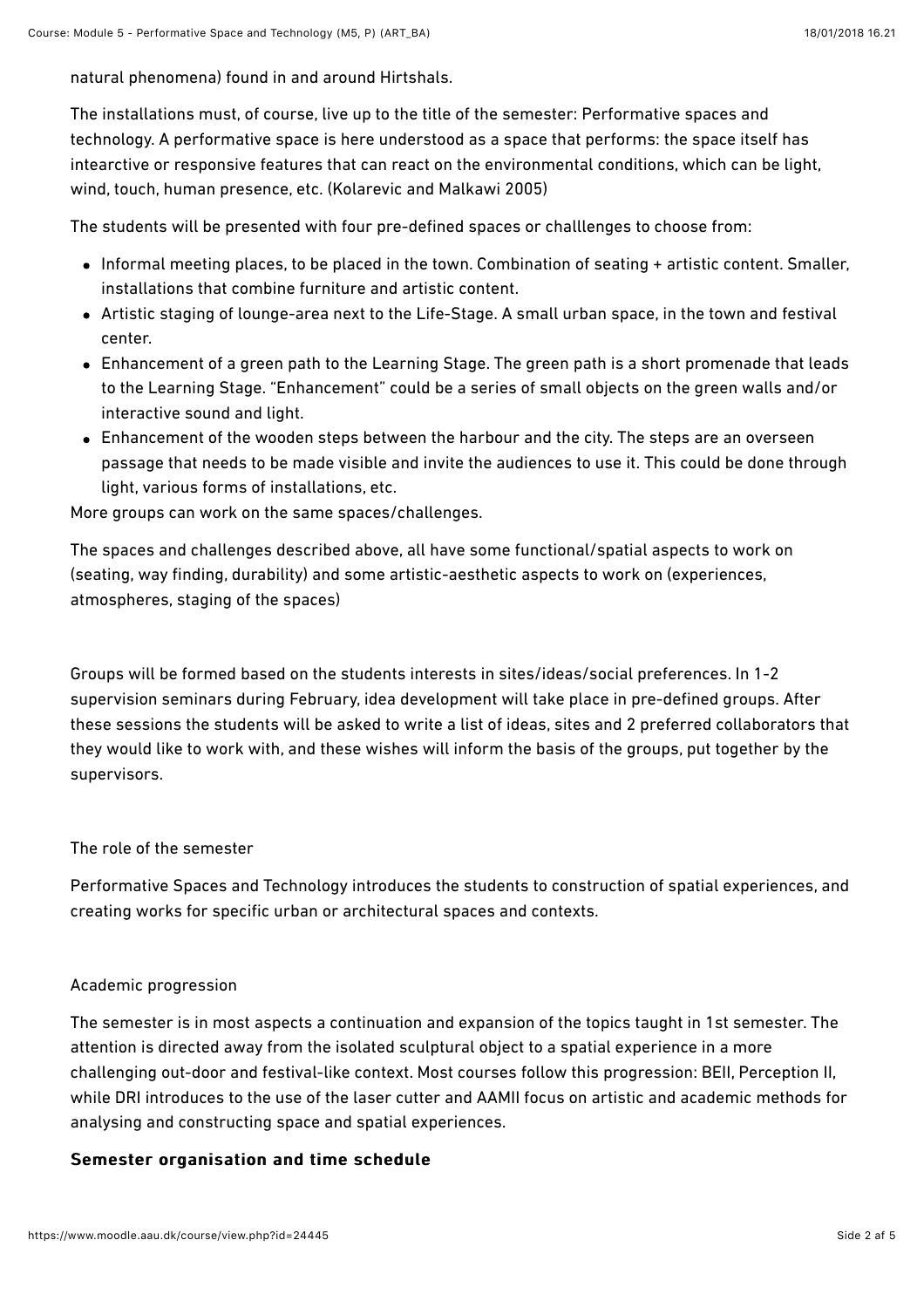As the semester projects must take their departure in the context and content of Naturmødet, lectures on site analysis, site – specificity, creation of spaces in AAM II will deal with these topics. Perception II will focus on perception of space and installation spaces.

Any installation is the result of a strong idea of what kind of experience and impact the work should give to the viewer. In order to ex press such an idea in an installation it is necessary to have an understanding of both technical and contextual elements and also of an individual aesthetic understanding of shape, which is going to be developed further this semester. The artistic development of the form of the installations and research for possible solutions will be trained in AAM II and in DR1 where 2D and 3D constructions methods will be presented as tools for realization of the semester projects.

The technical aspects of the performative spaces will be taught in the module PID II and the course BE II, where programming, sensors and actuators and basic electronics relevant for out - door projects are central topics.

It is expected that report writing will take place throughout the semester, and simultaneously with the artistic parts of the project.

External collaboration:

During the semester students will be dialogue with and receive input from the organizers of the Nature Meeting. That include:

- An introduction to the Nature Meeting and the experience design ideas that inform the planning of the whole event by experience designer Rasmus Kolind Bang at the semester start 01.02.2018
- A one-day-trip to Hirtshals to document and analyse the sites and find inspiration for bio-mimetic designs. (date to be confirmed)
- A pitch session with participants from the Nature Meeting, either in Aalborg or in Hirtshals the 18th of April. After the pitch session, the Nature Meeting will decide which groups that will be invited to show their projects at the event.

Semester coordinator and secretary assistance

Semester coordinator: Line Marie Bruun Jespersen

Secretariat assistance: Anne Nielsen

# Topic 2

#### Module title, ECTS credits

Performative Space and Technology

20 ECTS

#### Location Location

2. Semester

#### Module coordinator Module coordinator

Line Marie Bruun Jespersen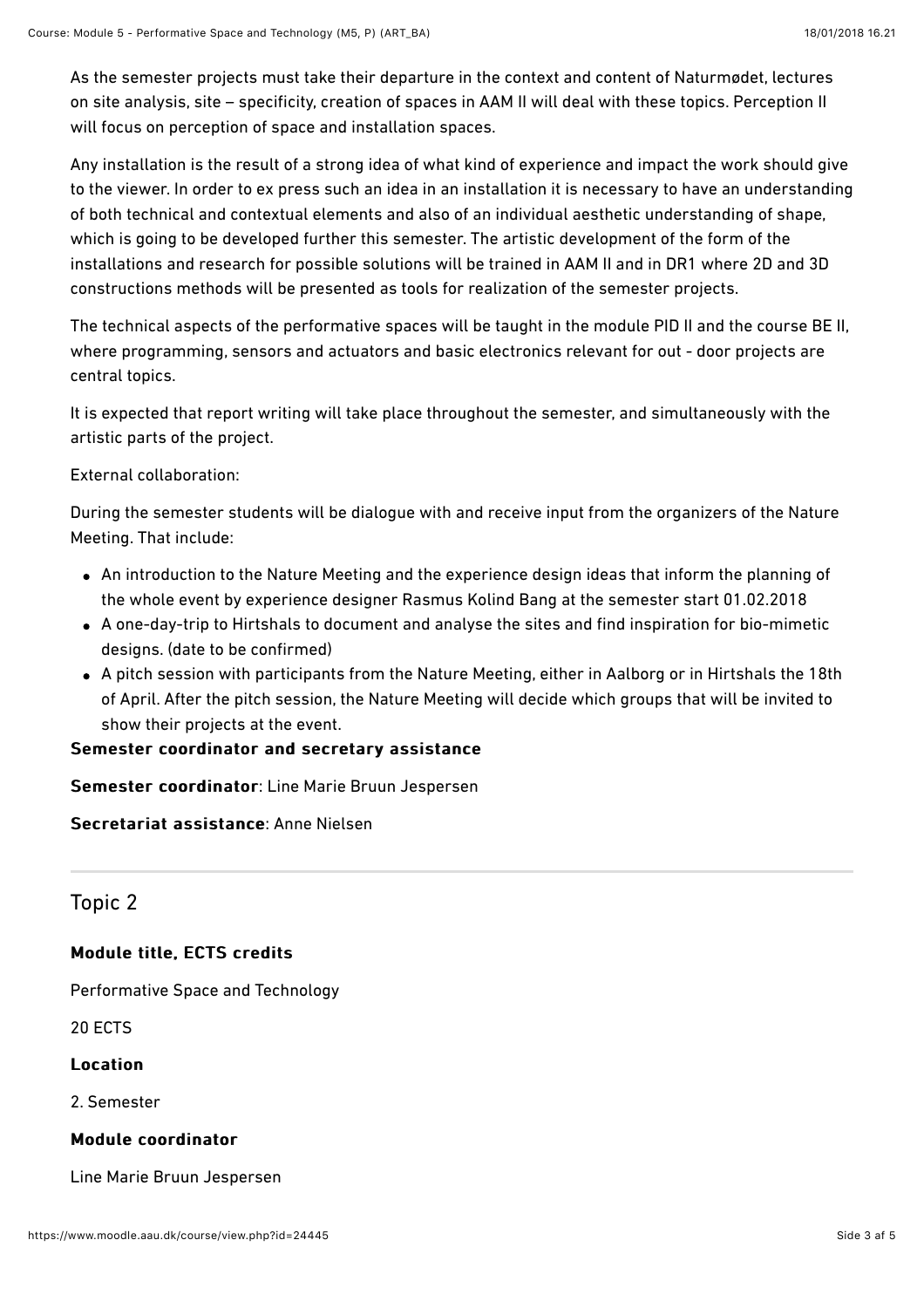#### Type/Method and language

Group and project work

#### **English**

#### Learning objectives: Learning objectives:

The objective of Module 5: "Performative Space and Technology" is to introduce space as an artistic medium for the creation and construction of artefacts and events within the field of art and technology.

During this module, students should acquire:

#### Basic knowledge about

- · physical installations and performative urban environments and their visual and spatial efects
- · architectural aesthetic expressions, interaction between people, space and technology, choice of materials and visual efects
- · the application of technology in connection with the creation and use of performative spaces
- · methods and tools to be used in the creation of performative spaces from idea to completed project

#### **Skills in**

- · identifying and formulating an art problem within thetheme "Performative Space and Technology" and developing alternative concepts for a defined problem
- · developing and describing artistic and architectural concepts within the theme "Performative Space and Technology"
- · the application of appropriate technologies in regard to design and use of performative spaces

· producing sketches, models and prototypes of spatial form

#### Competencies in Competencies in

- · describing and analyzing architectural spaces and their social, emotional and per formative aspects
- · producing concepts for spatial installations of artistic quality
- · communication the final design in texts, drawings, and models

#### Academic content Academic content

The basis of this module is human experiences in relation to architectural and performative spaces. Students work with mechanical and technological means in the creation of spatial and performative experiences. Experiments will be made with various technologies, tectonic and architectural principles for the creation of spaces, physical spatial structures and experiential environments.

Students work theoretically and experimentally with realizations of spatial installations including the transformation of space into interactive or otherwise performative architectural environments.

#### Scope and expected performance

20 ECTS credits. 1 ECTS credit = 27,5 hours of work. 20 ECTS = 550 hours of work consisting of preparation for course sessions, course participation, group work, exercises, counselling and exams.

#### Topic 3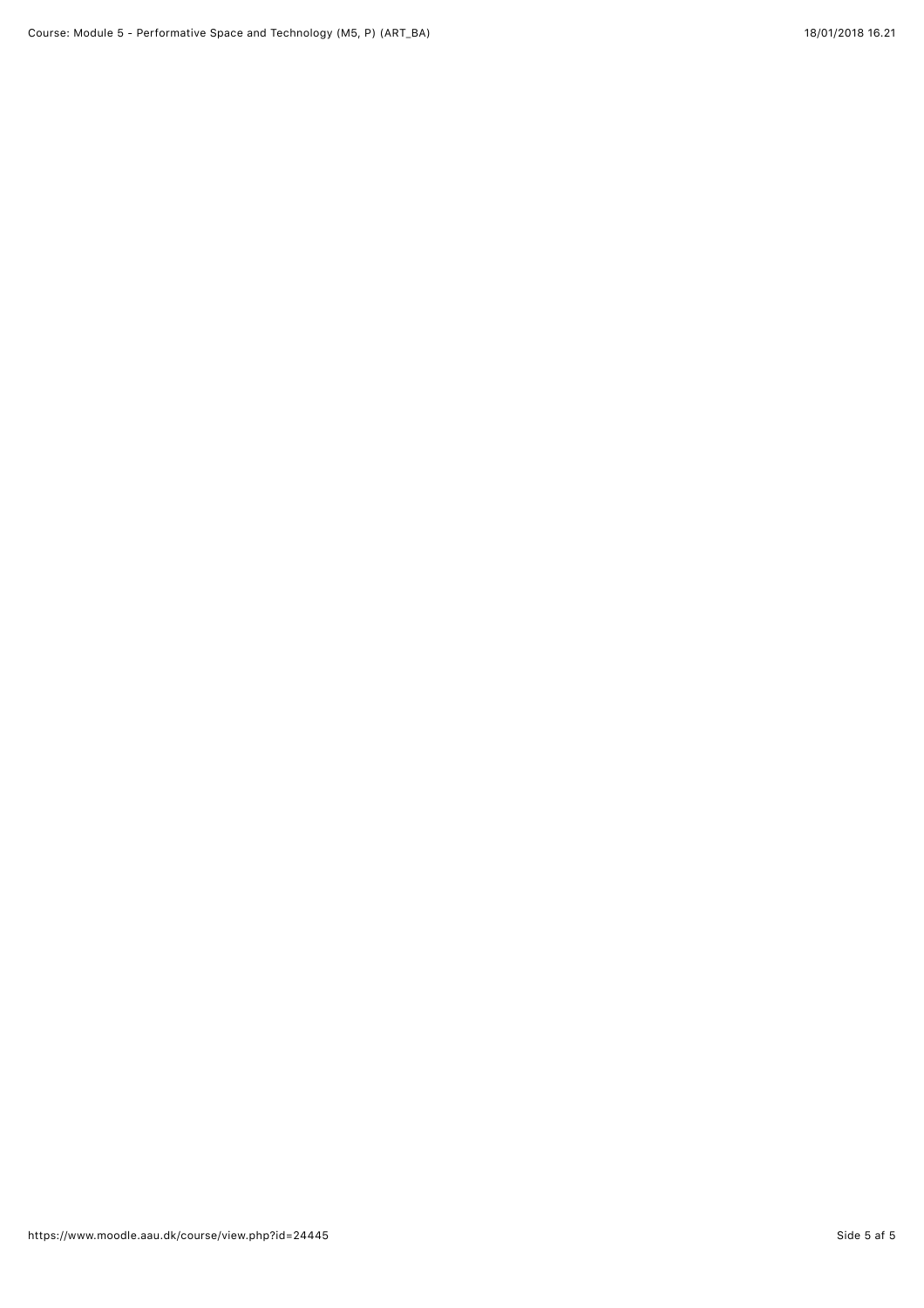# **ARTISTIC AND ACADEMIC METHODOLOGY II (INSTALLATION, ARCHITECTURAL SPACES AND URBAN DESIGN) (M5, C) (ART\_BA)**

Due to maintenance, Moodle will be unavailable on Saturday, January 20th, from 20:00 to 21:00.

# Artistic and Academic Methodology II: Installation, Architecture Spaces and Urban Design

AAMII is an intensive course that covers various strategies in space/site registration, ways of experiencing space, and includes tools and techniques for visualizing the empiric material and results in the form of drawings, diagrams, maps, photos, videos and sound.

The course is organized as a series of workshop-days that focus on historical theoretical notions of site, site specificity, space and place. Edward W. Sojas concept of "Thirdspace"": time, space and the social will be introduced as a system of thought in terms of space and spaces.

The students will gain experience with methods and approaches to be able to analyse, read and discuss space and place. The Danish harbour city, Hirtshals, in Thy, Northern Jutland, will be used as context and site, in relation to the main semester assignment and the thematic design scope of Biomemecry in the production of public art installation concepts.

AAM II, 2 ECTS = 55 hours

 $\mathbf 0$ 

Teaching hours. 8x45min = 6 hours Workshop activities, Instructions 8x45min = 6 hours Workshop activities, mapping, analysis etc. = 23 hours Preparation, reading, seminar = 20 hours

The course cover 2 ECTS comprised of 4 Lectures, 3 Workshops and 1 seminar.

Session 1: Lecture 1: Introduction to site, site specificity, space and place

Session 2: Workshop 1: Space and the creation of spatial experiences

Session 3: Lecture 2: TimeSpace – History, site and time.

Session 4: Workshop 2: Mapping place making, time, histories and memories of Hirtshals

Session 5: Lecture 3: Social Spaces in architecture and urban environments

Session 6: Workshop 3: Social art spaces for Naturmødet in Hirtshals

Session 7: Lecture 4: Biomemecry - nature as generative component in urban environments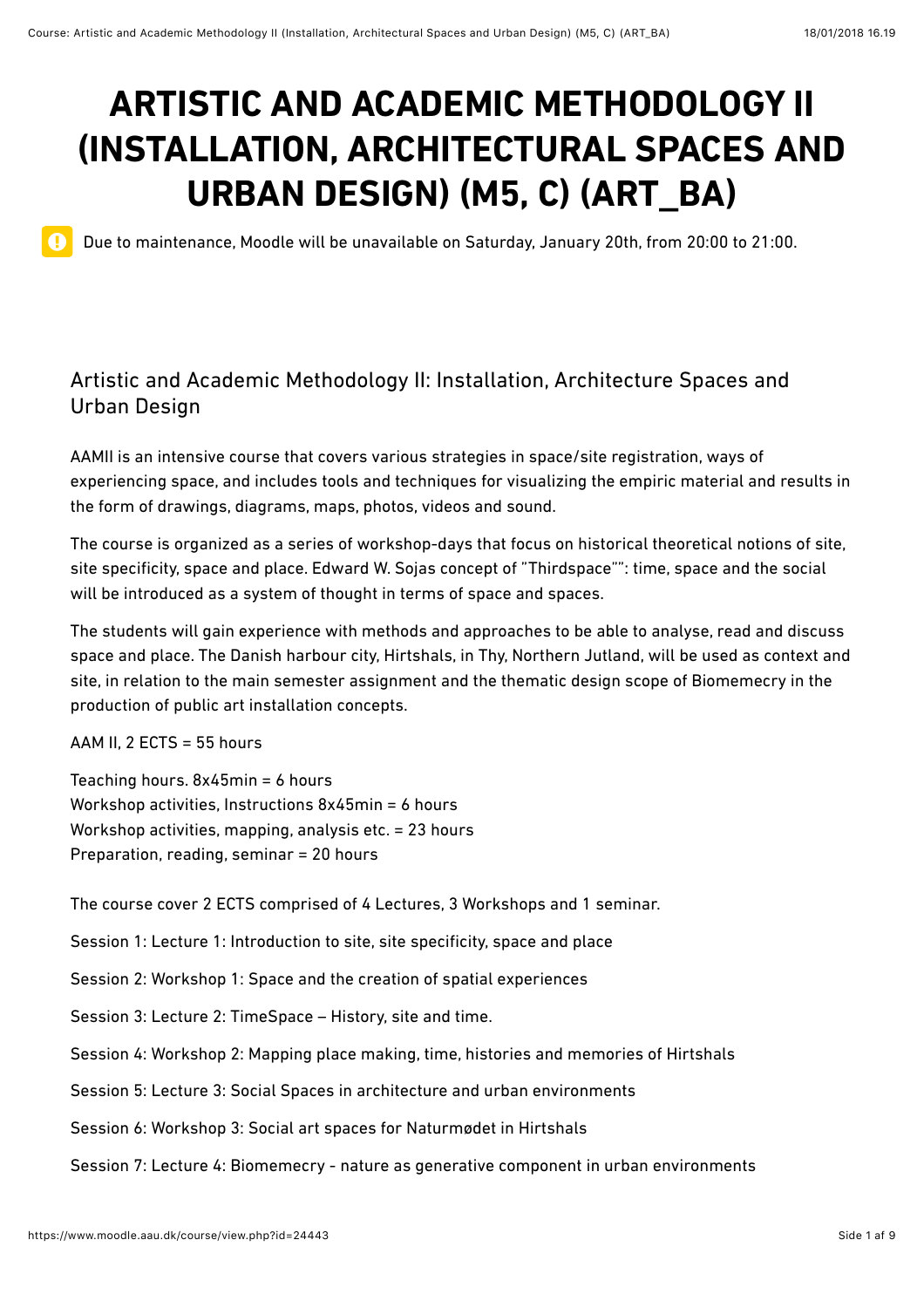Session 8: Seminar: Pin-up and presentation of group assignments in plenum

[Announcements](https://www.moodle.aau.dk/mod/forum/view.php?id=696991)

[Attendance Record AAMII](https://www.moodle.aau.dk/mod/attendance/view.php?id=712887)

# Session 1: Lecture 1: Introduction to site, site specificity, space and place

This lecture will give an introduction to phenomenological and formal analysis of architectural and urban spaces, based on the writings of Kevin Lynch, Gordon Cullen, Rob Krier and Francis D. Ching,

The lecture will introduce to diferent concepts for creating space and provide a vocabulary and tools with which to analyze, assess and define space. Spatial experiences such as: a space to stay in/ a space to pass through/a route to follow/a point de vue,/atmospheres as well as the use of "space-makers" such as physical objects, light, rhythms and sounds will be explored.

The lecture also introduces to ´how to read the city´, i.e. the legible city and urban architecture analysis, focusing on Lynch's text "Image of the City", Cullens Serial Vision and Kriers insights into space configuration.

Lecturer: Jakob Borrits Sabra

|                                                                                             | Pri.<br>lit.<br>no of<br>p. | Sec.<br>of p. | lit. no :Dig. upload:     |
|---------------------------------------------------------------------------------------------|-----------------------------|---------------|---------------------------|
| Kevin Lynch: The Image of the City. MIT Press 1960 pp. 46-49                                | 3                           |               | x                         |
| 'Gordon Cullen: The concise townscape. Architectural Press 1961 Pp. 17                      | 17                          |               | X                         |
| 'Rob Krier: Urban Space. Academy Editions London. 1979. Pp. 15-62                           | 38                          |               | X                         |
| Ching, Francis.D.K.: Form, Space and Order, 4th ed. Wiley. 2015<br>Organization pp. 197-242 | : 45+42 :                   |               | $\boldsymbol{\mathsf{x}}$ |
| Circulation pp. 252-294                                                                     |                             |               |                           |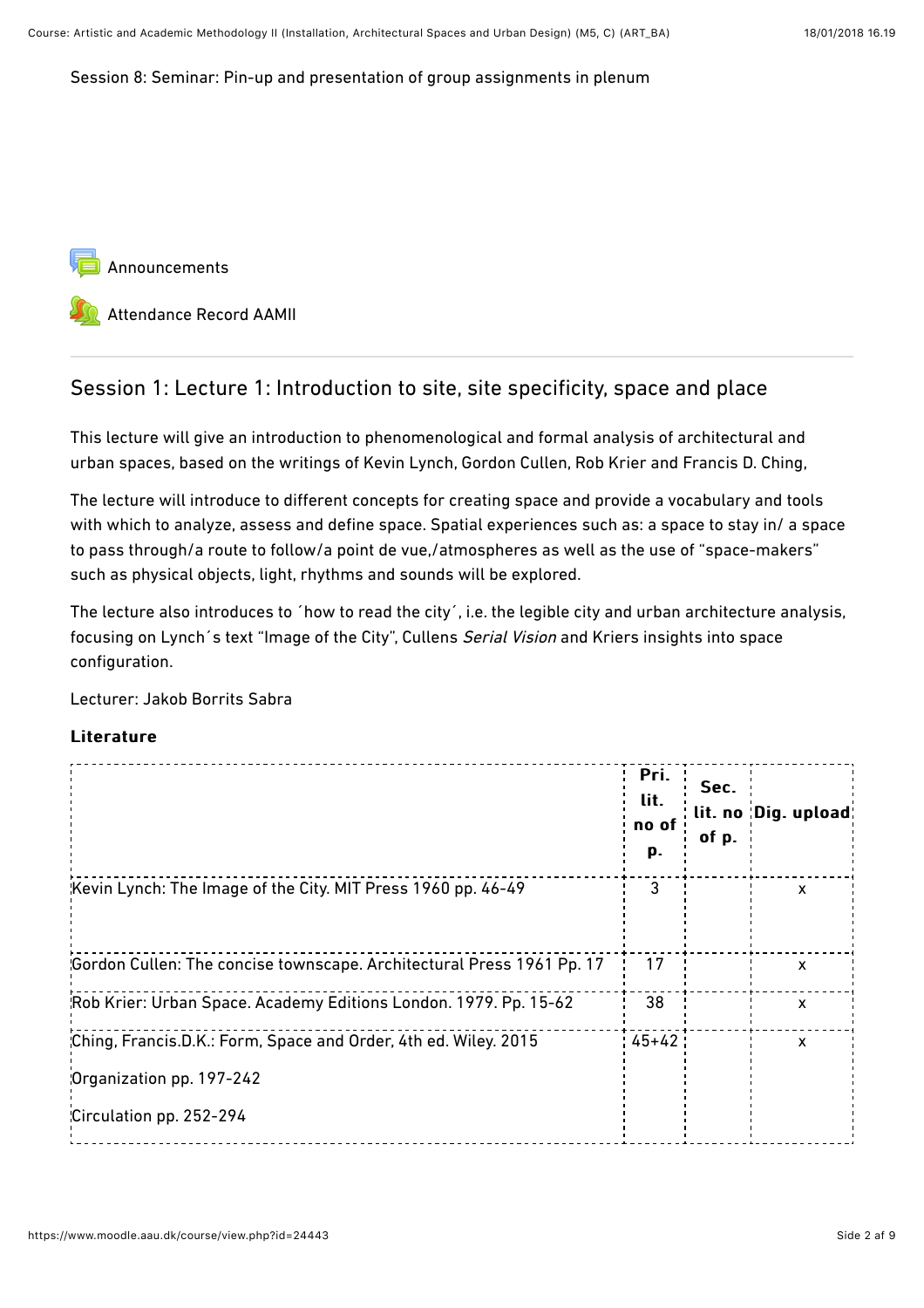[Session 1: Literature](https://www.moodle.aau.dk/mod/folder/view.php?id=712888)

# Session 2: Workshop 1: Space and the creation of spatial experiences

#### Workshop

The students will be assigned case studies that must be analyzed and presented to the other students both on the course blog and in a presentation in the final lecture. The workshop session begin with an introduction to the assignments and the requirements for the deliverables. Keywords: defining space, creating space, spatial experience, mapping space.

Students will visit the sites in Aalborg, and collect empiric material in set groups.

Deliverables: The material + results of the analysis is communicated in the form of Serial Visions, Lynch inspired maps, formal analysis of the space configuration of the site in drawings and card board models. All materials must be documented on the wordpress blog before next lecture.

#### Materials:

For this workshop you must bring:

Camera, paper for notes, pens, paper for drawing, prints of maps of the site (to be found on Moodle). If you have a long measuring tape (10 or 20meters) please bring it.

You must wear WARM and practical clothes according to Danish winter weather, so that you will be able to work and keep warm– you will spend a substantial part of the day outside.

You may have to revisit the site after "hours"; either to experience the site at other times of the day or to collect additional material.

#### Session 3: Lecture 2: TimeSpace – History, site and time.

In this lecture we will take a brief look at the diferent concepts Space and Place through the lens of Tim Cresswell before venturing into the writings of Nigel Thrift and John May to understand their 'TimeSpace' - a construction that can help us pay attention to the networks of social time. Social time consist of four inter-related domains of social practices that constitute its multiple spatialities and "senses of time"; timetables and rhythms, social discipline, instruments and devices and texts. From here we will try to practice TimeSpace by investigating the multiple times of the site, the social practices now and then and how it has shaped its surrounding geographies.

#### Lecturer: Jakob Borrits Sabra

Research the history of selected sites. You can visit Aalborg Historiske Museum or search the two sites in Aalborg Stadsarkiv for historic maps and photos. http://www.aalborgstadsarkiv.dk/AalborgStadsarkiv.asp? [Menu=AalborgStadsarkiv&Menu2=AalborgStadsarkiv\\_AalborgStadsarkiv](http://www.aalborgstadsarkiv.dk/AalborgStadsarkiv.asp?Menu=AalborgStadsarkiv&Menu2=AalborgStadsarkiv_AalborgStadsarkiv)

#### Literature

..................................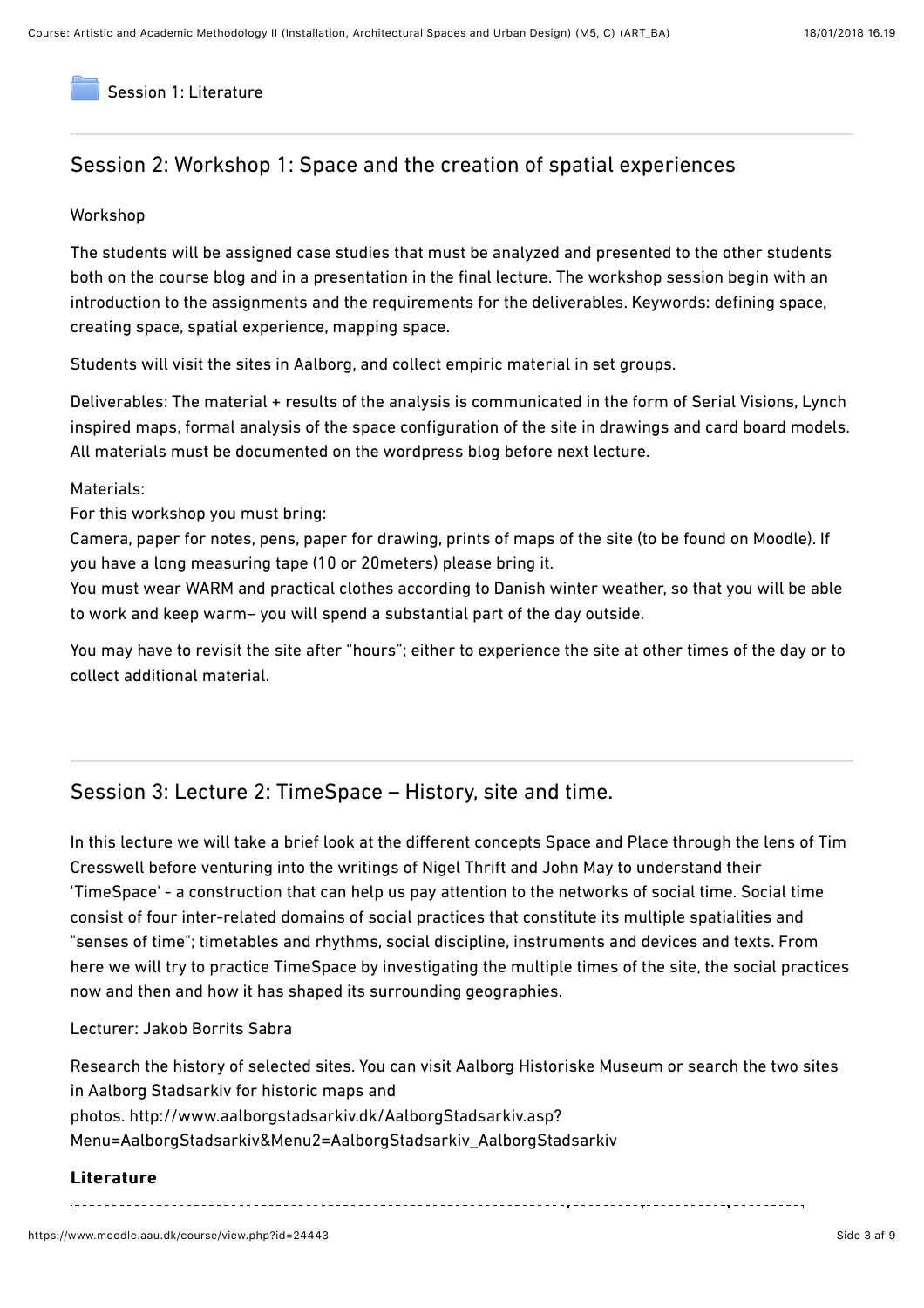|                                                                  |    | Pri. lit.   Sec. lit.<br>no of p. no of p. upload | Dig. |
|------------------------------------------------------------------|----|---------------------------------------------------|------|
| Tim Cresswell: Place. A short introduction. Intro pp. 1-10       | 10 |                                                   |      |
| Uohn Urry: Sociology Beyond Societies. Times. Kap. 5 pp. 105-130 | 25 |                                                   |      |
| 'Nigel Thrift: Timespace. Introduction pp. 1-20                  | 20 |                                                   |      |
|                                                                  |    |                                                   |      |

[Session 3: Literature](https://www.moodle.aau.dk/mod/folder/view.php?id=712889)

# Session 4: Workshop 2: Mapping place making, time, histories and memories of Hirtshals

#### Workshop

The students will be assigned case studies that relate to time and history, which must be analyzed and presented to the other students on the blog. Students will visit the sites in Aalborg, and collect material for their analysis in groups.

The material + results of the analysis is communicated in the form of photo montages, sound montages, video works or site writings.

Materials:

For this workshop you must bring:

Dictaphone, video camera (Smartphones can do both sound/video), camera, paper for notes, pens, paper for drawing, prints of maps of the site (to be found on Moodle). You must wear WARM and practical clothes according to Danish winter weather, so that you will be able to work and keep warm– you will spend a substantial part of the day outside.

Lecturer: Jakob Borrits Sabra

# Session 5: Lecture 3: Social Spaces in architecture and urban environments

#### Lecture

The lecture will introduce to diferent ways of observing and describing the social/lived space and provide a vocabulary and tools with which to analyze, assess and define social space. Concepts such as Public domain, Public spaces and life style domains will be introduced and discussed in an art context. Various methods for observation and mapping of the social life in the city will be introduced.

Lecturer: Jakob Borrits Sabra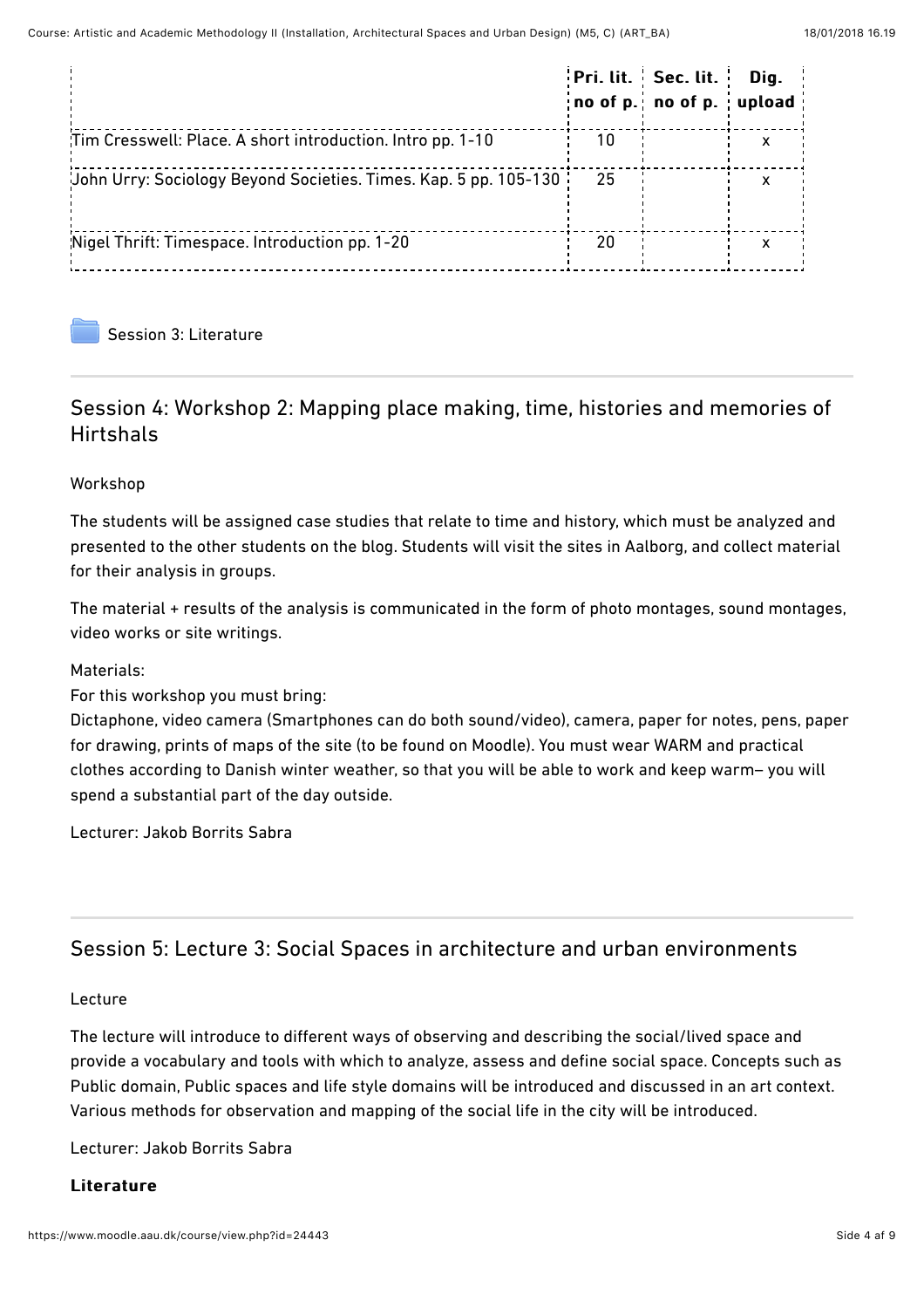|                                                                                                                              |    | Pri. lit. Sec. lit.<br>no of $p_$ . no of $p_$ . | Dig.<br>upload |
|------------------------------------------------------------------------------------------------------------------------------|----|--------------------------------------------------|----------------|
| Hajer & Reijndorp, 2001: In search of new public domain, NAI<br>publishers, Chap 1: Introduction, pp.1-17                    | 17 |                                                  | X              |
| Gehl, J., 2007: Changing public space for a changing public life, in<br>Open Space - People Space, Taylor & Francis, pp. 3-9 | 6  |                                                  | x              |
| Travlou, P., 2007: Mapping Youth Space in the Public Realm in<br>Open Space - People Space, Taylor & Francis, pp. 71-81      | 10 |                                                  | X              |

[Session 5: Literature](https://www.moodle.aau.dk/mod/folder/view.php?id=712890)

# Session 6: Workshop 3: Social art spaces for Naturmødet in Hirtshals

Workshop

The students will be assigned case studies that must be analyzed and presented to the other students. Keywords: Lived spaces and identity in Hirtshals.

Students will read and study perceptions of Hirtshals based on gathered empirical research materials, and use this knowledge to conceptualise artistic interventions and physical artefacts for chosen Hirtshals sites and spaces.

Deliverables: The material + results of the analysis is communicated in the form of visual and written material.

Lecturer: Jakob Borrits Sabra

|                                                                                                                                                                                                                                                                                                                                                     |    | Pri. lit. Sec. lit.<br>no of p. no of p. upload | Dig. |  |
|-----------------------------------------------------------------------------------------------------------------------------------------------------------------------------------------------------------------------------------------------------------------------------------------------------------------------------------------------------|----|-------------------------------------------------|------|--|
| 'Lange, I. S. G. (2016). Transit- eller leveby? Et casestudie af<br>Hirtshals som et stærkt mobilitetspåvirket sted<br>i Gennemfartsdanmark, Aalborg Universitetsforlag. Ph.d.-serien<br>"for Det Teknisk-Naturvidenskabelige Fakultet, Aalborg Universitet,"<br>'DOI: 10.5278/vbn.phd.engsci.00076, Kapitel 10 - At kende<br>Hirtshals, pp.169-190 | 21 |                                                 | X    |  |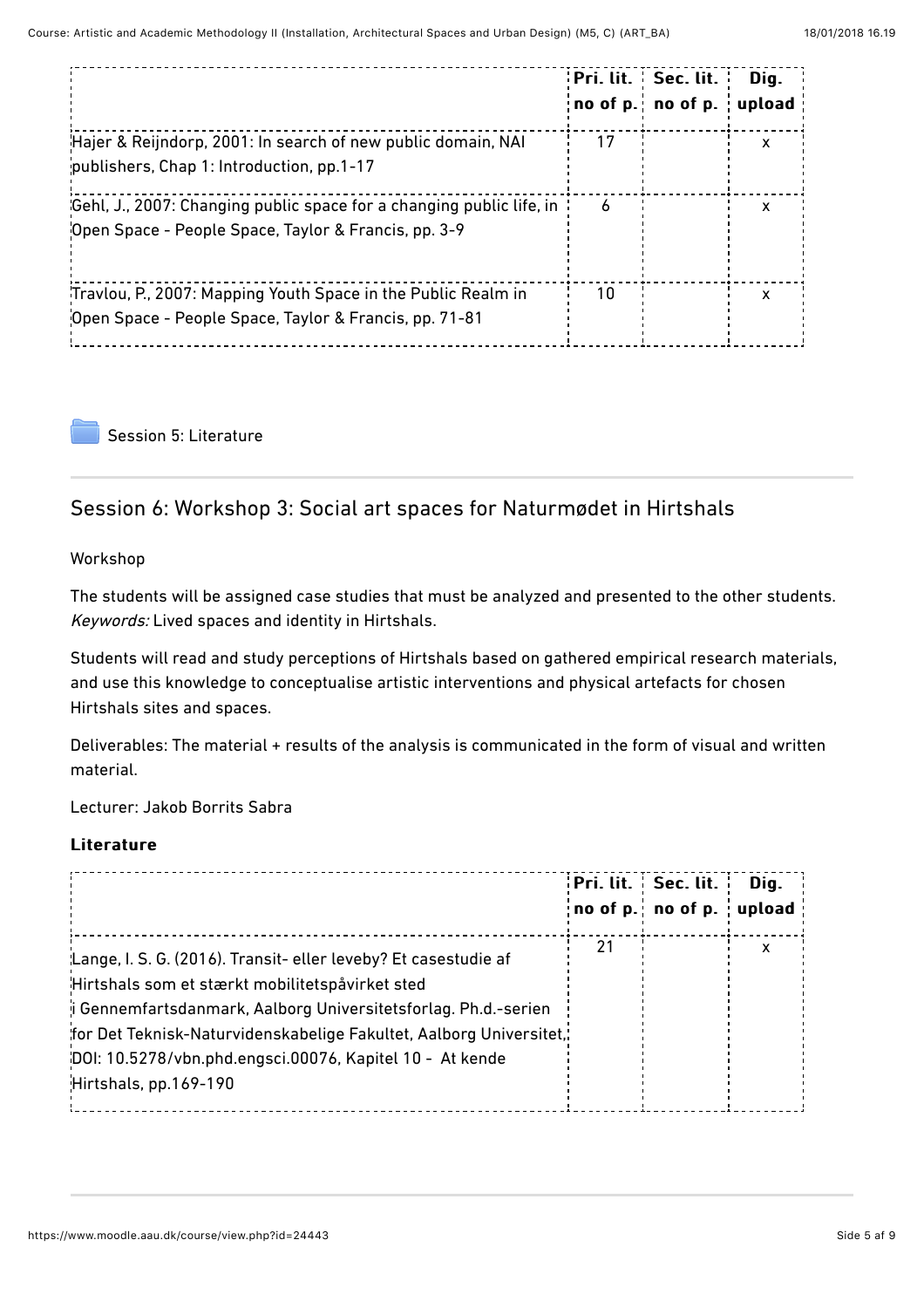# Session 7: Lecture 4: Biomemecry - nature as generative component in urban environments

#### Lecture

This lecture will introduce biomimicry in design, bionics and architecture. The students will learn from nature inspired works of art, architecture, spatial environments and design objects as well as rules in bio-ecological design thinking.

Lecturer: Jakob Borrits Sabra

| Michael Pawlyn                        |
|---------------------------------------|
| Using nature's genius in architecture |
|                                       |
|                                       |
|                                       |
|                                       |
|                                       |
|                                       |
|                                       |
| Biomimicry in architctural design     |
|                                       |
|                                       |
|                                       |
|                                       |
|                                       |
|                                       |
|                                       |
|                                       |
|                                       |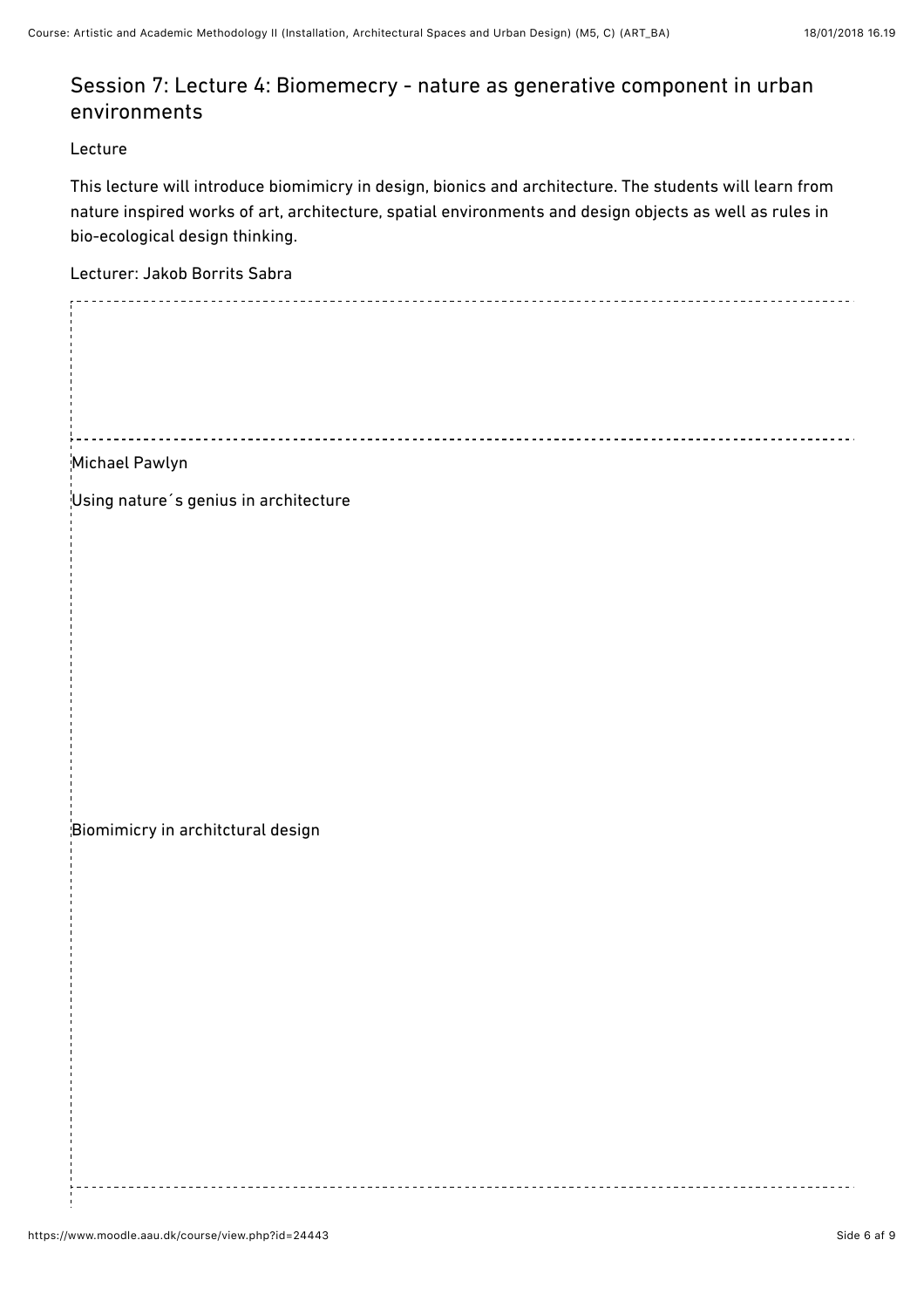| Neo-art noveau                                                                                         |
|--------------------------------------------------------------------------------------------------------|
| https://germinature.com/2015/09/14/biomimicry-and-the-arrival-of-neo-art-nouveau/                      |
| Ernst Haeckel: Art forms of nature                                                                     |
| http://www.kuriositas.com/2012/01/art-forms-of-nature-ernst-haeckel.html<br>.                          |
| Tomas Saraceno: Conversations on biomimicry                                                            |
| https://arts.mit.edu/modeling-mimicry/                                                                 |
| Neri Oxman<br>http://www.materialecology.com                                                           |
| Neri Oxman, MIT https://www.media.mit.edu/people/neri/overview/                                        |
| Design at the intersection of technolgy and biology, TED talk https://www.ted.com/talks/neri_oxman_des |
|                                                                                                        |
| Neri Oxman On Designing Form                                                                           |
| Neri Oxman Interview                                                                                   |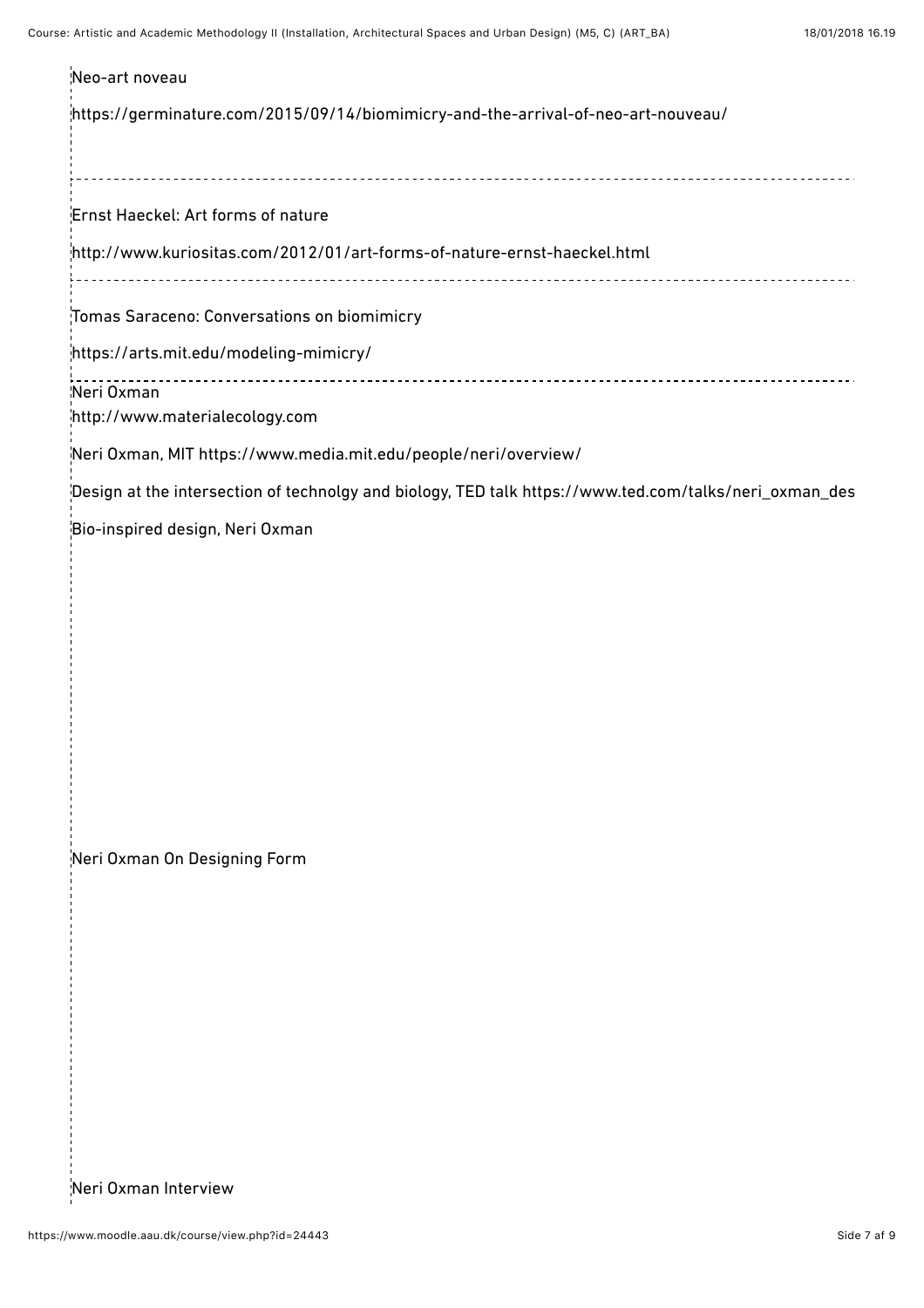# Session 8: Seminar: Pin-up and presentation of group assignments in plenum

#### Seminar

The final session in AAMII is a pin-up session where all site analysis´ are presented to the semester. All groups will present their work; their analysis and their choices in regards to representation/visualisation of the material. The various methods´ potential in relation to this semesters project work will be discussed further.

The group formation process will follow the pin-up-session, as we will identify themes to focus on in the projects, based on the students interests.

Lecturer: Jakob Borrits Sabra

|                                                                                                    | Pri. lit. Sec. lit.                      | Dig. |
|----------------------------------------------------------------------------------------------------|------------------------------------------|------|
|                                                                                                    | $ no$ of $p$ $ no$ of $p$ $ no$ $od$ $ $ |      |
| 'Situations.org (Claire Doherty et.al): The new rules of public art.                               | x                                        | X    |
| Online: http://publicartnow.com/2013/12/12/the-new-rules-of-<br>public-art/                        |                                          |      |
| 'Miwon Kwon: Public Art and Urban Identities. Online:<br>http://eipcp.net/transversal/0102/kwon/en | X                                        | x    |



[Upload Presentation Slides and Materials](https://www.moodle.aau.dk/mod/assign/view.php?id=712892)

# Topic 9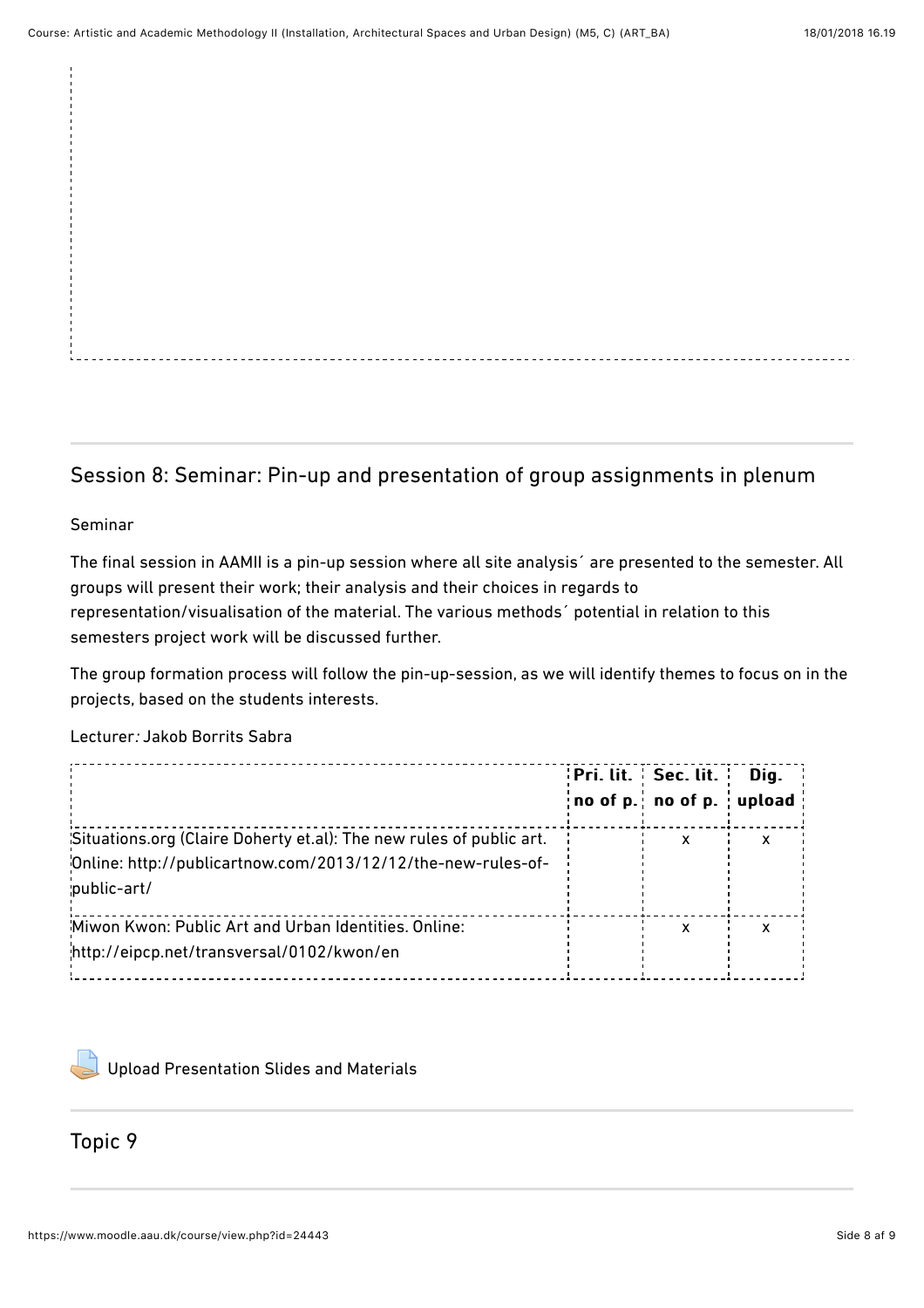# Topic 10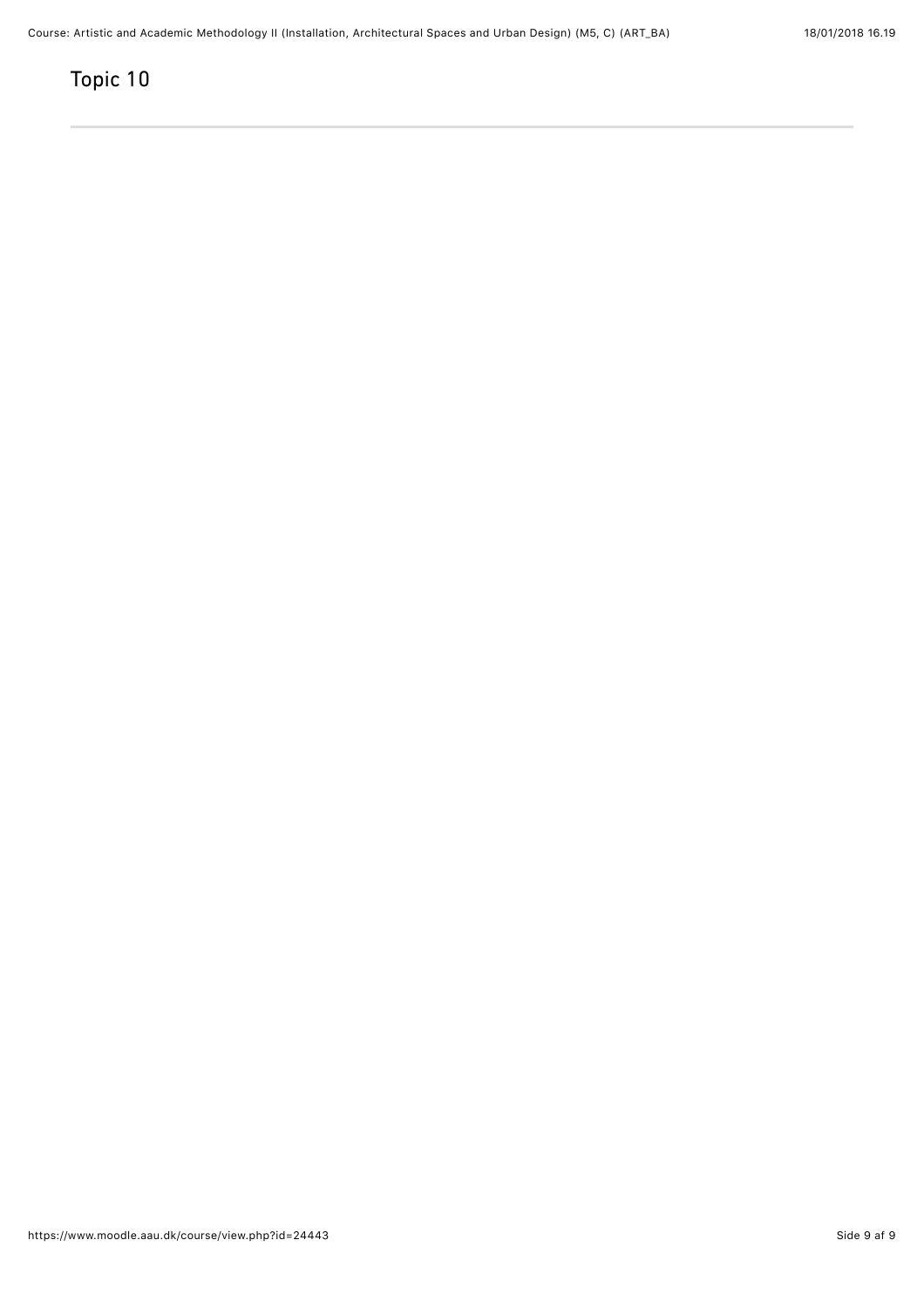# **DIGITAL REPRESENTATION I - 2D AND 3D CONSTRUCTION METHODS (M5, C) (ART\_BA)**

Due to maintenance, Moodle will be unavailable on Saturday, January 20th, from 20:00 to 21:00.

[Announcements](https://www.moodle.aau.dk/mod/forum/view.php?id=720888)

[Attendance - Digital Representation I Lectures](https://www.moodle.aau.dk/mod/attendance/view.php?id=720889)

## **Objectives**

 $\mathbf 0$ 

The students will learn 3D modelling and 2D CAD drawing to fabricate installation assembly parts to be used later in the main project. The course centers around the design of illuminating artifacts that combine acrylic, cardboard, paper and a light bulp. You must install the program Rhinoceros (newest edition) on your computers before the course begins. A free 90 day trial version is available at: https://www.rhino3d.com

[Digital representation I - 2D and 3D construction Methods is a course in Module 5: Performative Space](https://www.moodle.aau.dk/course/view.php?id=20972) and Technology.

# Lesson 1: Basic navigation and modelling in Rhino 3D

#### Workshop

The module will introduce basic tools, modeling operations and workflows in Rhinoceros. The students will have to bring a laptop with Rhino installed and the workshop will be arranged as 'learning-by-doing' sessions. You must install Rhino before the course begins, you could use the following link: http://www.rhino3d.com/download (evaluation (free) or full installation)

Lecturer: Jens Munk Clemmensen

|                                                                      |    | Pri. lit. Sec. lit. Dig. |  |
|----------------------------------------------------------------------|----|--------------------------|--|
|                                                                      |    | no of p. no of p. upload |  |
| It is recommended that you get familiar with the functions presented | 36 |                          |  |
| $\vert$ in Rhino 5 Training Level 1 Training Guide p. 11 – 47        |    |                          |  |
| (http://www.rhino3d.com/download/rhino/5.0/Rhino5Level1Training)     |    |                          |  |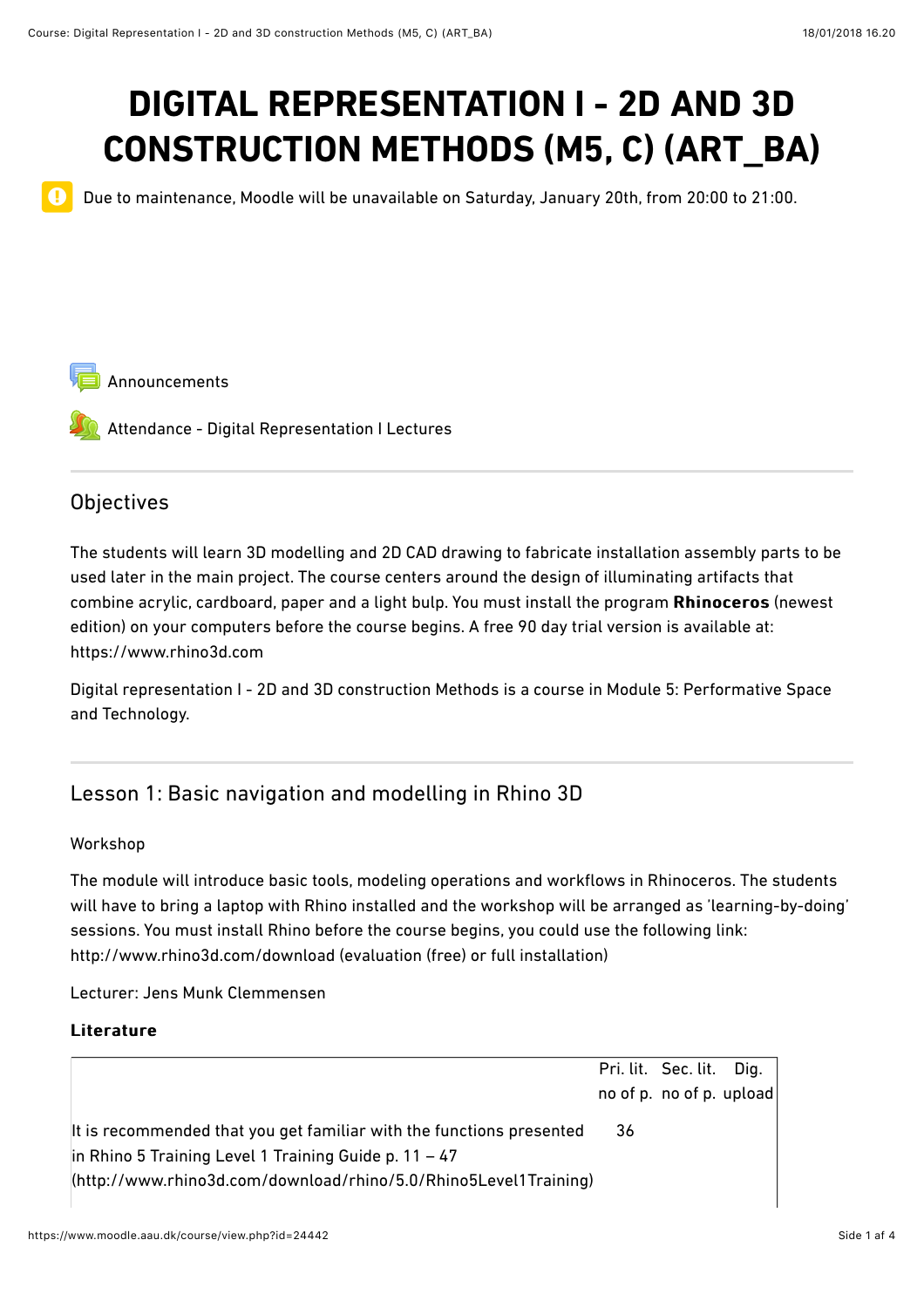CAD files used in the workshop will be available through moodle before the course



# Lesson 2: Modelling and Laser Cutting.

#### Workshop

Modelling and preparation for laser cutting.Brief description: In this module we will look at how to model complex geometries and how to transform these from 3D objects to 2D curves for laser cutting. The students will have to bring a laptop with Rhino installed and the workshop will be arranged as 'learningby-doing' sessions.

Lecturer: Jens Munk Clemmensen

#### Literature

|                                                                     |    | Pri. lit. Sec. lit.      | Dig. |
|---------------------------------------------------------------------|----|--------------------------|------|
|                                                                     |    | no of p. no of p. upload |      |
| We use the Training Guide from Module 1, specifically Chapter 9:    | 34 |                          |      |
| Creating surfaces. Rhino 5 Training Level 1 Training Guide p. 162 - |    |                          |      |
| $ 196$ (found at:                                                   |    |                          |      |
| http://www.rhino3d.com/download/rhino/5.0/Rhino5Level1Training)     |    |                          |      |
| CAD files used in the workshop will be available through moodle     |    |                          |      |
| before the course.                                                  |    |                          |      |
|                                                                     |    |                          |      |



## Lesson 3: CAD-CAM

Lecture

This lecture will look at the basic aspects of working between the digital space in Rhino and the production of physical prototypes through CAM machinery. The student will be introduced to several case studies that will showcase the potentials and limitations of 2D production and how they deal with subjects like uniqueness, repetition, numbering, interlocking assemblies, joints, material behavior, etc.

Lecturer: Jens Munk Clemmensen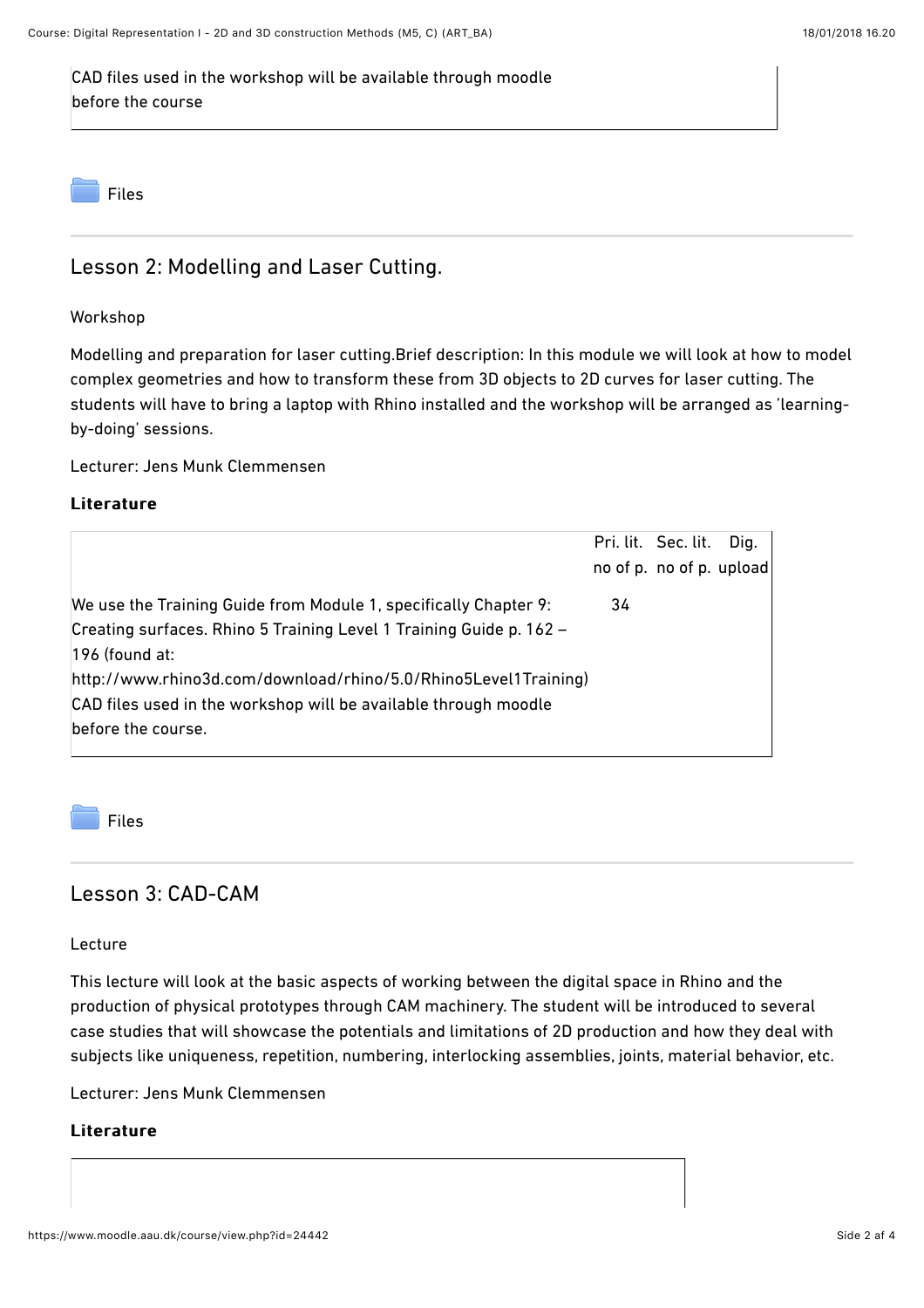|                                                        | Pri. lit. Sec. lit. Dig. |  |
|--------------------------------------------------------|--------------------------|--|
|                                                        | no of p. no of p. upload |  |
| "Digital Design and Manufacturing - CAD/CAM            | 18                       |  |
| Applications in Architecture and Design"; Schodek, D.; |                          |  |
| page: 237-255                                          |                          |  |
|                                                        |                          |  |

[Files](https://www.moodle.aau.dk/mod/folder/view.php?id=720892)

## Lesson  $4 - 5 - 6$ : Joints

#### Workshops

This workshop will deal with the design of joints through hands-on work with physical models. The student will work with diferent joining techniques and learn how altering the joint can alter the potential design space of the final product. The student will also learn how to use a laser cutter and how to tweak the settings of this machine to get a desired output.

Lecturer: Jens Munk Clemmensen

#### Literature

|                                                        |    | Pri. lit. Sec. lit. Dig. |  |
|--------------------------------------------------------|----|--------------------------|--|
|                                                        |    | no of p. no of p. upload |  |
| "Digital Design and Manufacturing – CAD/CAM            | 15 |                          |  |
| Applications in Architecture and Design"; Schodek, D.; |    |                          |  |
| page: 297-312                                          |    |                          |  |
|                                                        |    |                          |  |

### Lesson 7 – 8: Assembly.

#### Workshops

Applying the knowledge of "joint design" from the previous workshop the student will work with the design of a complete object. Focus will be on the creation of several iterations of the same design so as to force the student to explore and optimize the design within aspects such as structural integrity, assembly logics, formal expression, functionality, etc.

Lecturer: Jens Munk Clemmensen

#### Literature

Pri. lit. Sec. lit. Dig. no of p. no of p. upload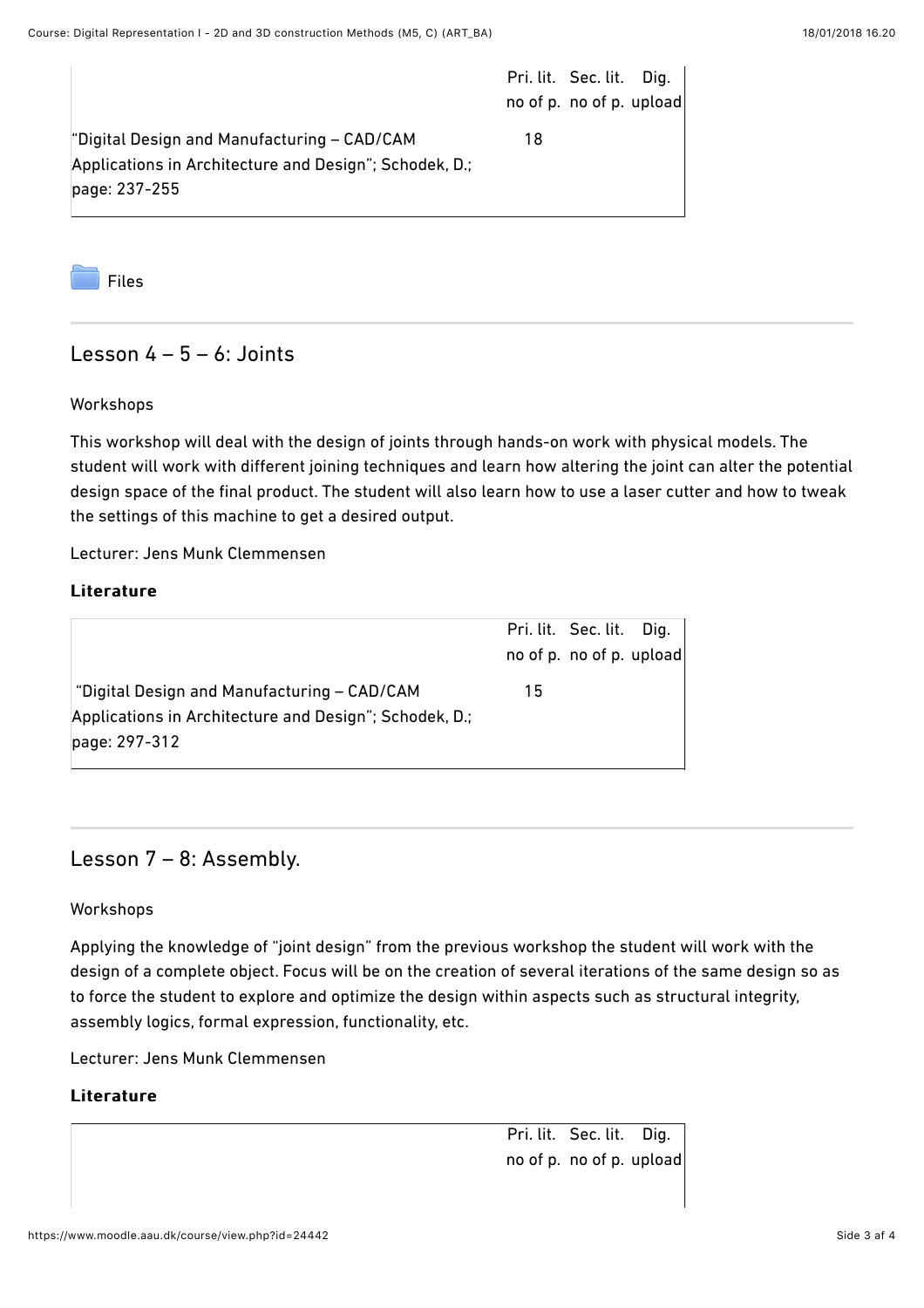| "Digital Design and Manufacturing - CAD/CAM            | 15 |
|--------------------------------------------------------|----|
| Applications in Architecture and Design"; Schodek, D.; |    |
| page: 297-312.                                         |    |
|                                                        |    |

| Topic 7  |  |  |  |
|----------|--|--|--|
| Topic 8  |  |  |  |
| Topic 9  |  |  |  |
| Topic 10 |  |  |  |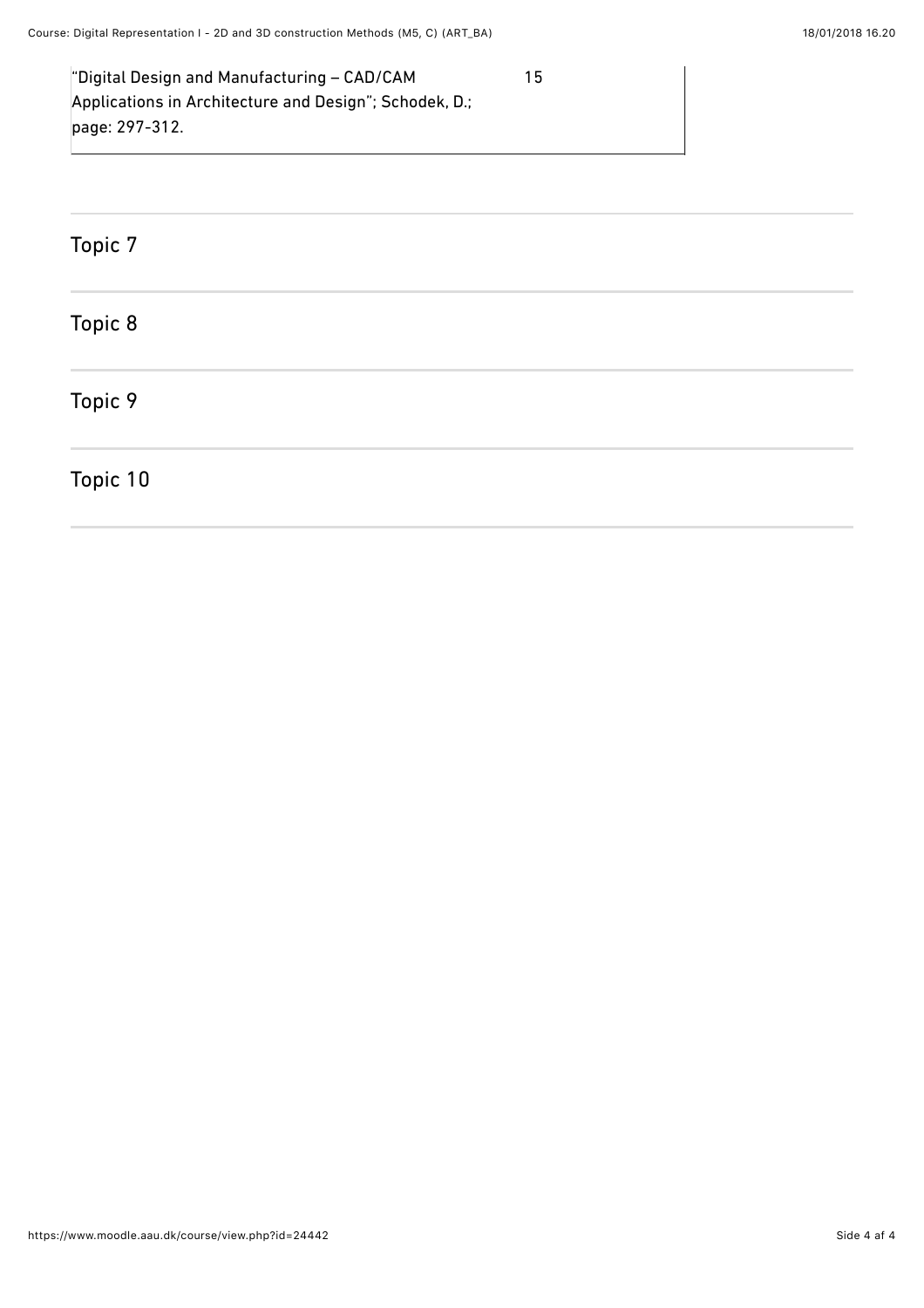# **PERCEPTION IN THEORY AND PRAXIS II (M5, C) (ART\_BA)**

Due to maintenance, Moodle will be unavailable on Saturday, January 20th, from 20:00 to 21:00.

# Course description

 $\mathbf 0$ 

The purpose of the perception course is to work with concepts of space from diferent theoretical and practical angles with perception as the experiential centre. The students will work theoretically as well as practically with concepts of space and spatiality. Through the course students will get a basic understanding of the various paradigms of perception in relation to space, navigation and spatial relations and the theories introduced will have its outset in psychological and anthropological approaches to space and place. Students will work with assignments during the course. Assignments and documentation of work must be uploaded in the moodle space.

Perception II is a course in [Module 5: Performative Space and Technology](https://www.moodle.aau.dk/course/view.php?id=20972)

Lecturer: Bo Allesøe



# Lecture 1: perception of space and space of perception

This lecture will introduce the students to the perception of space and place, the diferent philosophical and scientific views through history.

|                                                                                                                                                                             | Prim. Litt. | Secund. Litt. | Digital upload |
|-----------------------------------------------------------------------------------------------------------------------------------------------------------------------------|-------------|---------------|----------------|
| Pop, D, 2013: Space Percetion and its<br>Implication in Architectural Design, Acta<br><b>Technica Napocensis: Civil Engineering</b><br>& Architecture Vol. 56, No. 2 (2013) | 11          |               | x              |
| Agnew, John, Space and Place, in The<br>Sage Handbook of Geographical<br>Knowledge, chap. 23, pp. 316-331                                                                   | 15          |               | x              |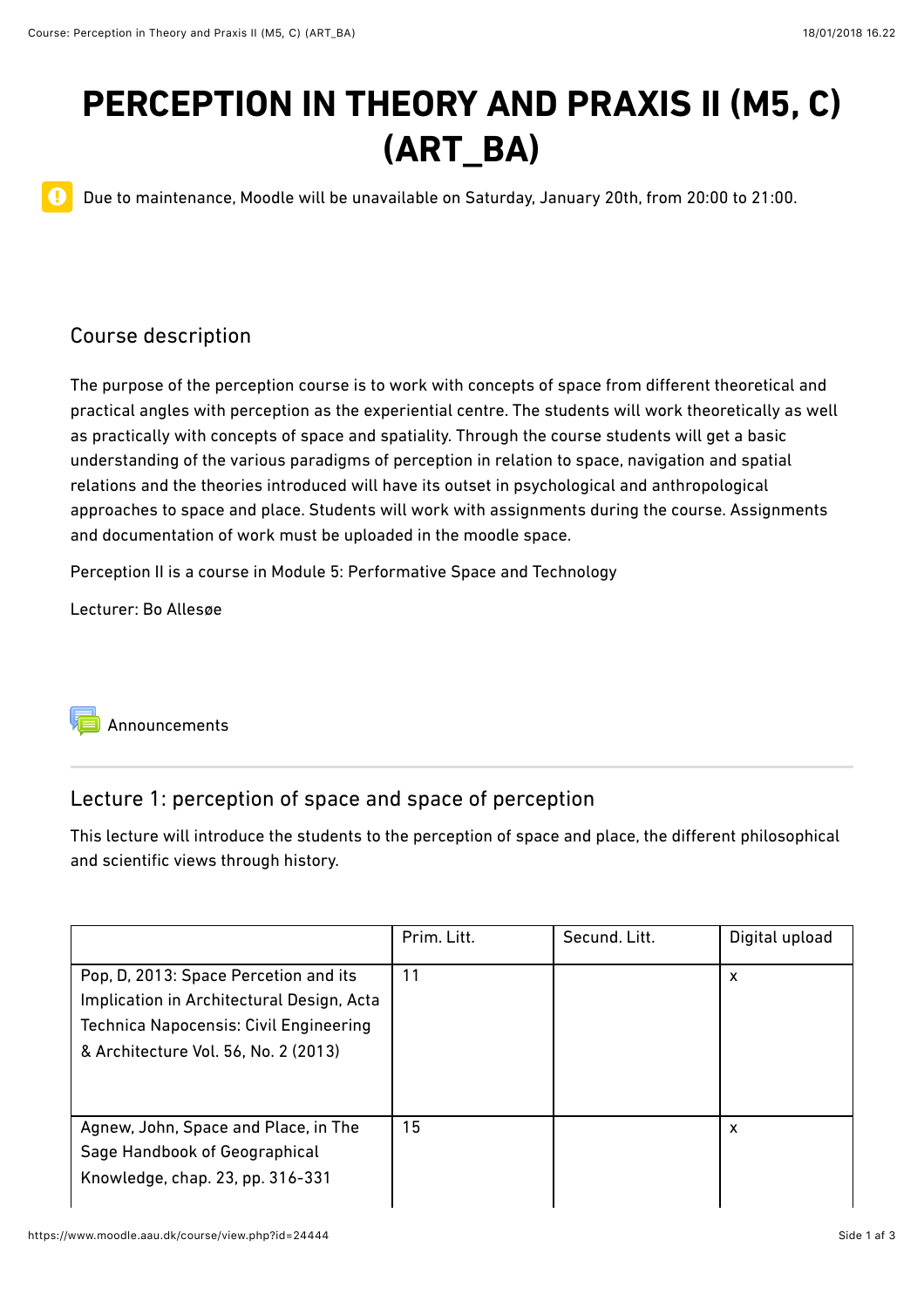| Keefe & Nadel (1978) Remembrance of   | 61 | х |
|---------------------------------------|----|---|
| Places Past: a history of theories of |    |   |
| space p.1-61                          |    |   |
|                                       |    |   |
|                                       |    |   |
| Sum                                   | 87 |   |
|                                       |    |   |

# Lecture 2: Space and aesthetics

This lecture will introduce to diferent understandings of space/place, perception and aesthetics

|                                          | Prim. Litt. | Secund. Litt. | Digital upload |
|------------------------------------------|-------------|---------------|----------------|
| Bohme, G. (1993). Atmosphere as the      | 13          |               | x              |
| <b>Fundamental Concept of a New</b>      |             |               |                |
| Aesthetics. Thesis Eleven 36(1): 113-    |             |               |                |
| 126 (Tilgængelig via AUB)                |             |               |                |
|                                          |             |               |                |
| Ingold, T. (2000) Stop, Look and Listen! | 44          |               | x              |
| In The Perception of the Environment.    |             |               |                |
| Routledge. S. 243-287                    |             |               |                |
|                                          |             |               |                |
| <b>Sum</b>                               | 57          |               |                |
|                                          |             |               |                |

# Lecture 3: Introducing the Aesthetic Walkabout

This lecture will introduce to the idea of an aesthetic walkabout drawing on both psychogeography as well as anthropological and sociological understandings of wandering. The lecture will end with an assignment for the students to be presented in the next lecture

|                                                                                                                          | Prim. Litt. | Secund. Litt. | Digital upload |
|--------------------------------------------------------------------------------------------------------------------------|-------------|---------------|----------------|
| Coverly, Merlin, 2006: Psychogeography,<br>Pocket Essentials, pp. 9-31                                                   | 20          |               | х              |
| Ingold, T. (2000) Culture on the ground.<br>The world perceived through the feet. In<br>Being Alive. Essays on movement, |             |               | х              |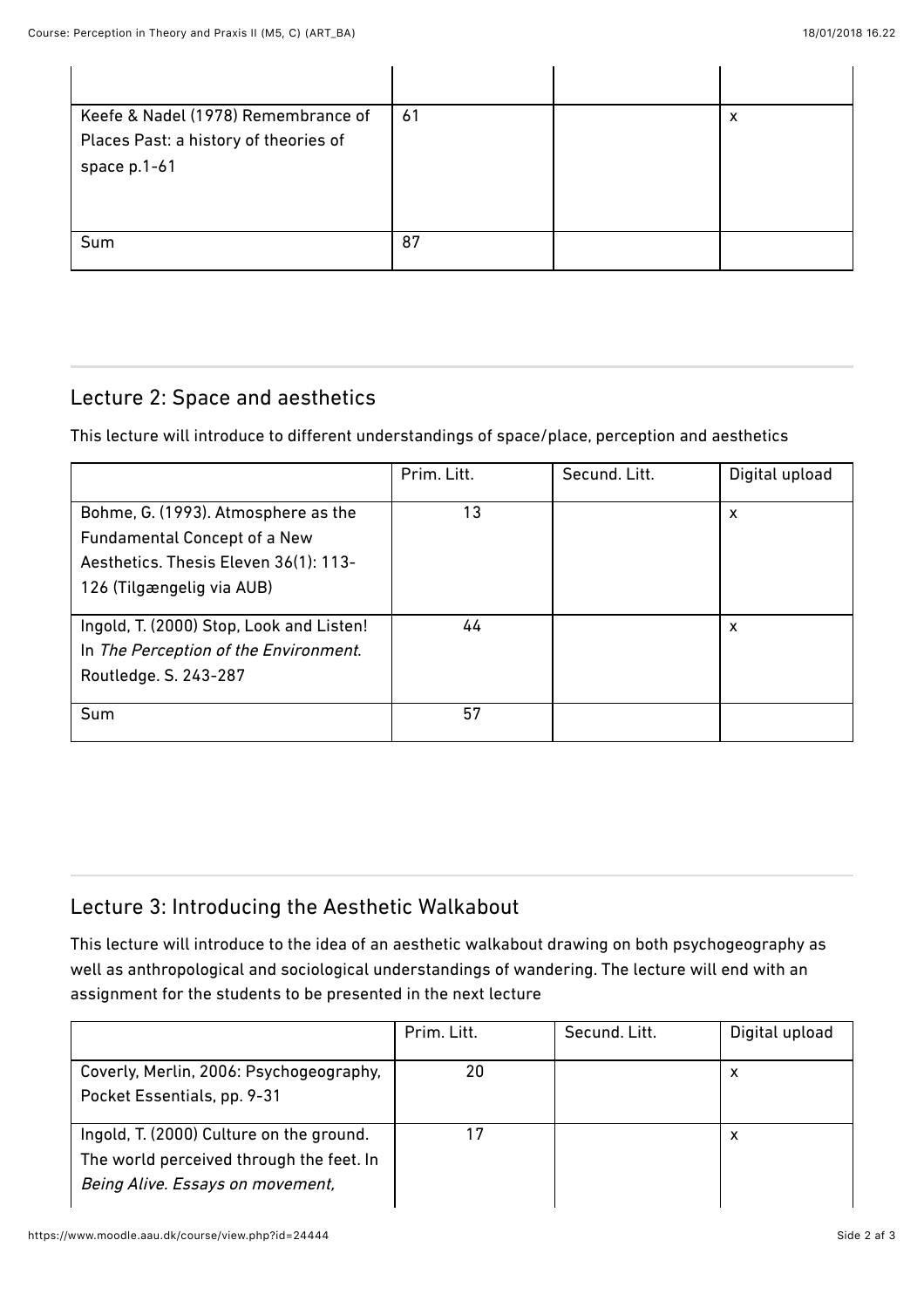| knowledge and description. Routledge,<br>pp. 33-50                                                                           |    |   |
|------------------------------------------------------------------------------------------------------------------------------|----|---|
| De Certeau, M. (1984) Walking in the city.<br>In The Practice of Everyday Life.<br>Univerity of California Press, pp. 91-111 | 20 | х |
| Sum                                                                                                                          | 57 |   |

# Lecture 4: Art and Space

We will end this lecture course with a hermeneutical/phenomenological perspective on art and space, thematizing distance and proximity...

|                                          | Prim. Litt. | Secund. Litt. | Digital upload |
|------------------------------------------|-------------|---------------|----------------|
| Heidegger, M. (1969) Art and Space. Man  | 6           |               | X              |
| and World (Vol. 6, pp. 3-8).             |             |               |                |
| Figal, G. (2010) Space. In Aesthetics as | 39          |               | X              |
| Phenomenology. Indiana University        |             |               |                |
| Press, pp. 183-222                       |             |               |                |
| Crowther, P. (2007) Space, place, and    | 19          | X             |                |
| sculpture: working with Heidegger.       |             |               |                |
| Continental Philosophical Review, 40:    |             |               |                |
| 151-170 (Accessible through AUB)         |             |               |                |
| Sum                                      | 45          | 19            |                |

# Topic 5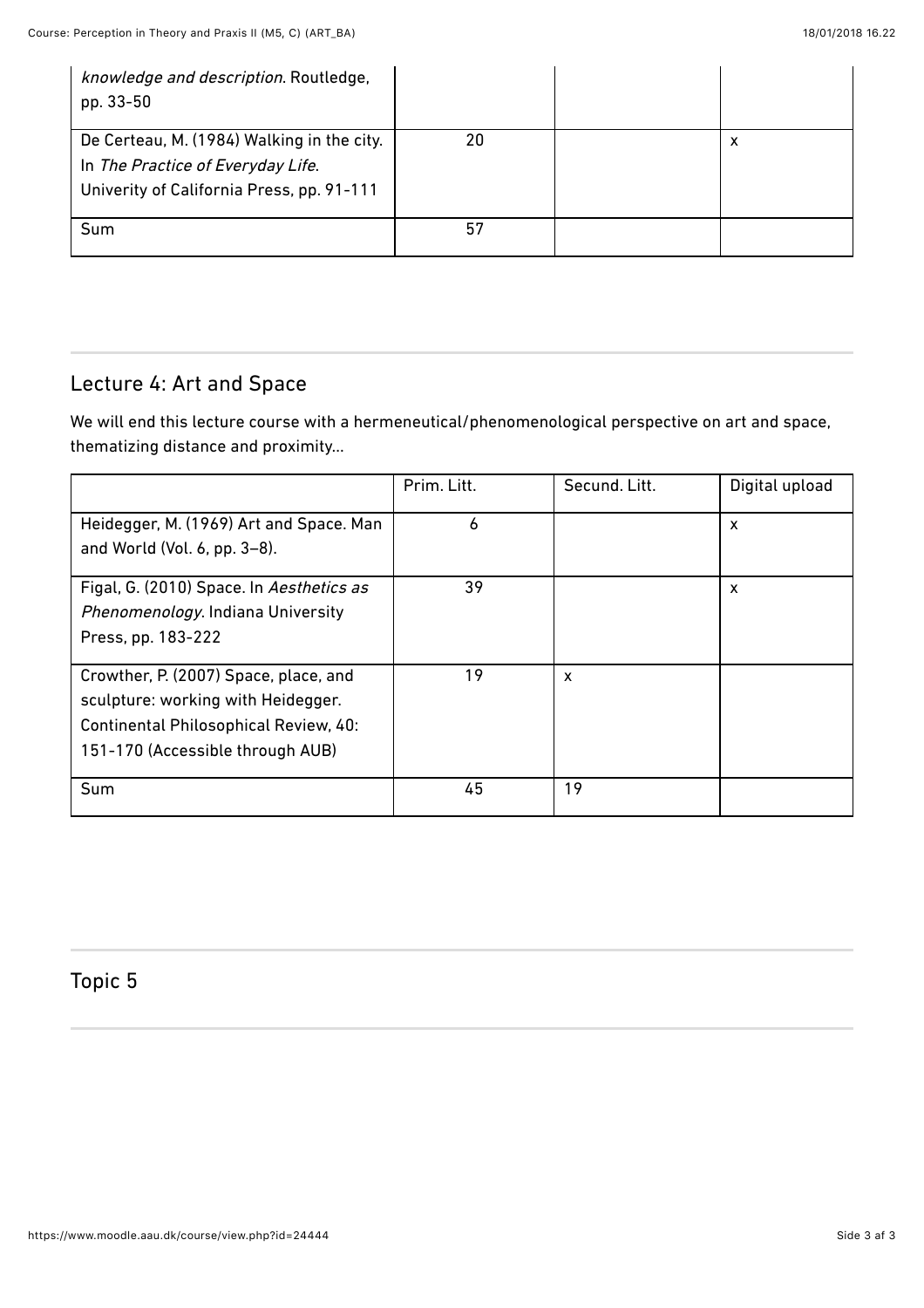# **BASIC ELECTRONICS II (M5, C) (ART\_BA)**

 $\mathbf 0$ Due to maintenance, Moodle will be unavailable on Saturday, January 20th, from 20:00 to 21:00.

# Basic Electronics II

The goal of Basic Electornics II is to advance your expertise in working with electronics in relation to interactive artworks. We will look at how you can power your projects when there is no wall power socket available, and how you can protect your components and circuits for outdoor installations. Furthermore, we will look at diferent types of electrical noise and how to deal with it by filtering the signals.

To support this semester's theme, we will also expand on how to use diferent lights in your installations and how you can control them with a microcontroller.

The course will cover:

- How to weather proof electronics for outdoor use
- How you can get power when there is no wall power socket available
- Dealing with noise and how you can filter noise from your signals
- Expanding the capabilities of the Arduino in terms of the amount of sensors and actuators you can connect.

The course assumes that you have knowledge of basic electronics. If the basics concepts cause problems, it is recommended that you revisit the curriculum of Basic Electronics I or have a look at the many online resources available, e.g.:

<http://www.electronics-tutorials.ws/> <http://www.allaboutcircuits.com/textbook/>

All lectures will be followed by exercises that will help you apply the theory.

Lecturer: [Kasper Skou Ladefoged](http://personprofil.aau.dk/132471)

Semester Coordinator: [Line Marie Bruun Jespersen](http://personprofil.aau.dk/118168)

Participants: ArT2

Basic Electronics II is a course in [Module 5: Performative Space and Technology](https://www.moodle.aau.dk/course/view.php?id=24445)

|                                | Pri.<br>lit.<br>no of p. | Sec. lit. no of<br>p. | Dig.<br>upload |
|--------------------------------|--------------------------|-----------------------|----------------|
| Make: Electronics, 2nd edition |                          |                       |                |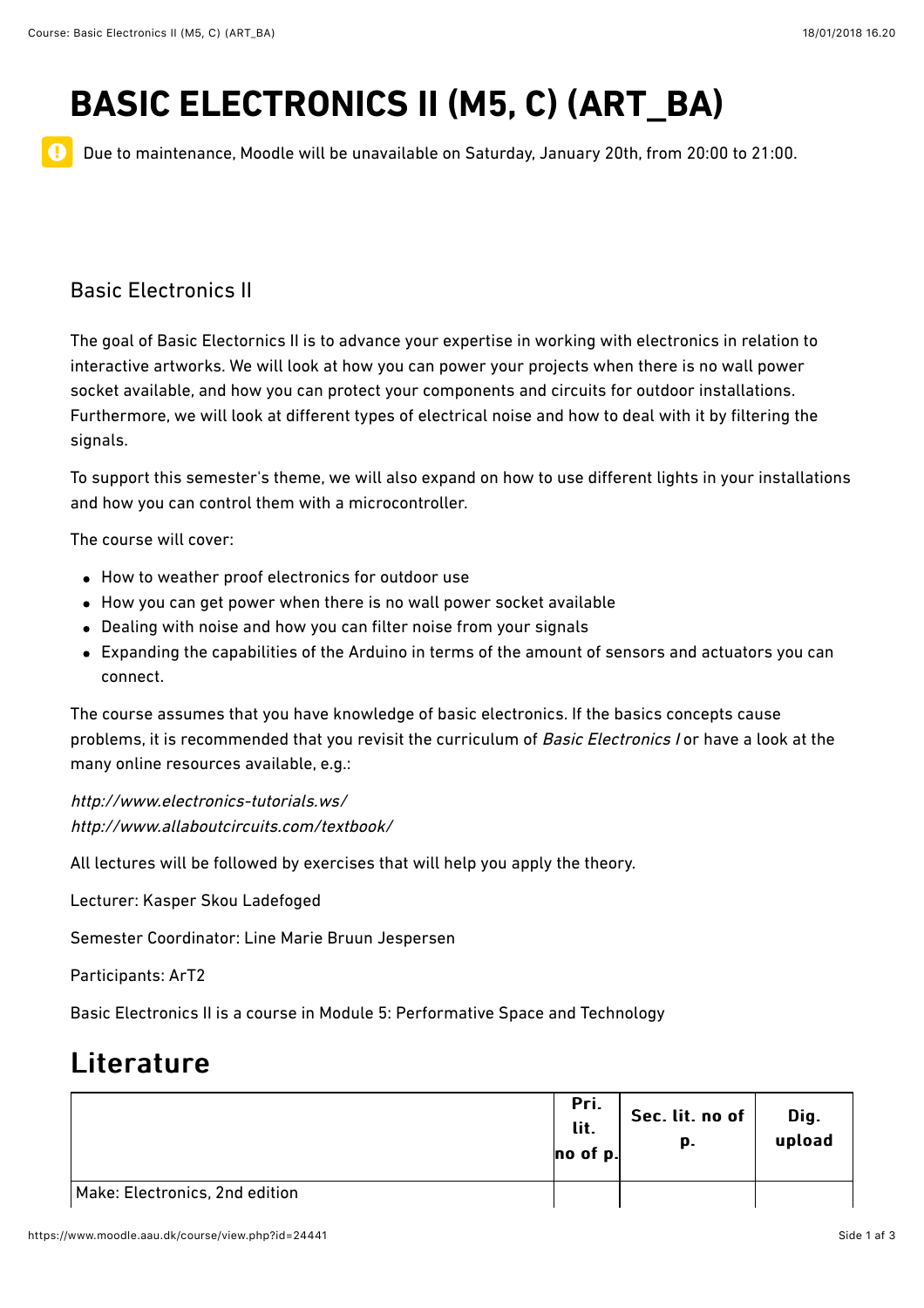| ISBN-13: 9781680450262                                    | X | no |
|-----------------------------------------------------------|---|----|
| (same as PID1)                                            |   |    |
| Arduino Cookbook, 3rd edition                             |   |    |
| ISBN-13: 9781491903520                                    | χ | no |
| (same as S&A2)                                            |   |    |
| Additional web based literature will be procided for each |   |    |
| llecture.                                                 |   |    |

#### **[Announcements](https://www.moodle.aau.dk/mod/forum/view.php?id=697019)**

## Lesson 1: Electronics Recap and Batteries

The lecture will start with a electronics recap to make sure everything from Basic Electronis I is understood and fresh in memory. Afterwards, we will continue to look into power sources and especially what you can do when there is no wall power outlet available and you have to rely on batteries, solar power, etc.

#### Literature

#### • Recap: Make: Electronics, 2nd edition, by Charles Platt (2015). Chapter 1 and 2

- <https://learn.adafruit.com/all-about-batteries/>
- <https://learn.sparkfun.com/tutorials/battery-technologies>
- <https://learn.sparkfun.com/tutorials/how-to-power-a-project>

#### Videos Videos

[Batteries - start at 1:48 \(24:25\)](https://www.moodle.aau.dk/mod/url/view.php?id=701689)

[PID1 Terms Checklist](https://www.moodle.aau.dk/mod/resource/view.php?id=701692)

## Lesson 2: Outdoor Installations and Weather Proofing

This lecture will cover how to include electronics, computers, speakers, etc. in outdoor installations while protecting it from rain, wind and sun. We will also investigate some of the constraints for the main projects.

#### Litterature

<https://learn.sparkfun.com/tutorials/interactive-hanging-led-array>(also watch the video)

#### Lesson 3: Dealing with noise

This lecture will introduce diferent common sources of signal noise and which precautions you can take to reduce/avoid it. We will look at basic filtering and how to avoid a button press triggering several times when it is only pressed once (button debouncing).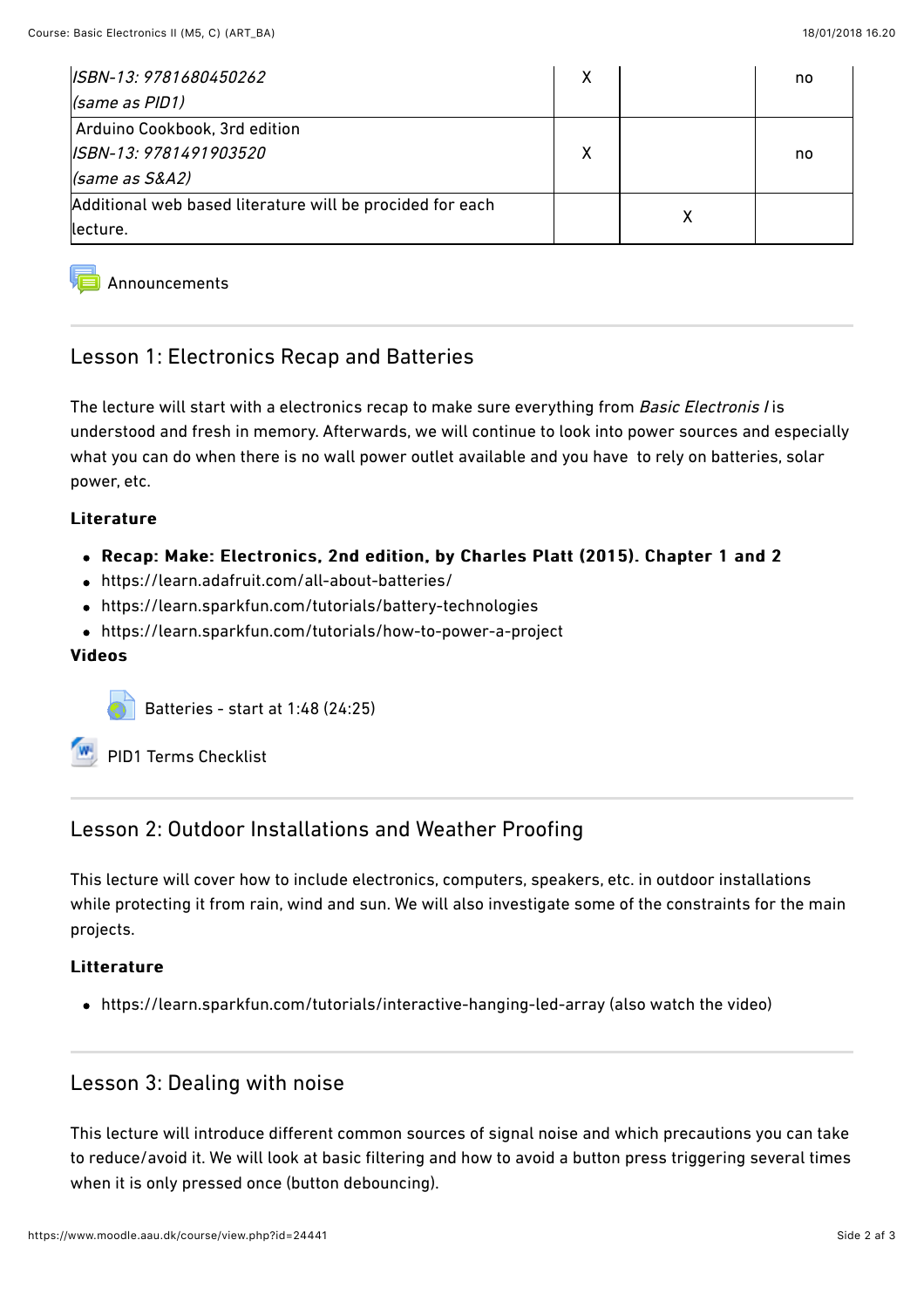#### Literature

- Make: Electronics, 2nd edition, by Charles Platt (2015). Experiment 9 and 23
- [What is a Filter?](https://www.allaboutcircuits.com/textbook/alternating-current/chpt-8/what-is-a-filter/)

[XYZsOfOscilloscopes](https://www.moodle.aau.dk/mod/resource/view.php?id=701694)

# Lesson 4: Many inputs and outputs

Introduction and experimentation with how you can measure and control many things with a single microcontroller. The lecture will cover how to use multiplexers, shift registers, LED drivers, etc. using an Arduino. It will also include a brief introduction to building your own Arduino to reduce size and cost.

- Arduino Cookbook, 2rd edition:
	- Section 5.8 and 7.7
	- $\circ$  Section 7.9 to 7.14
- Additional Literature
	- <https://learn.adafruit.com/adafruit-arduino-lesson-4-eight-leds/>
	- [http://www.instructables.com/id/Multiplexing-with-Arduino-and-the-74HC595/](https://learn.adafruit.com/adafruit-arduino-lesson-4-eight-leds/)
	- <https://www.arduino.cc/en/Tutorial/ArduinoToBreadboard>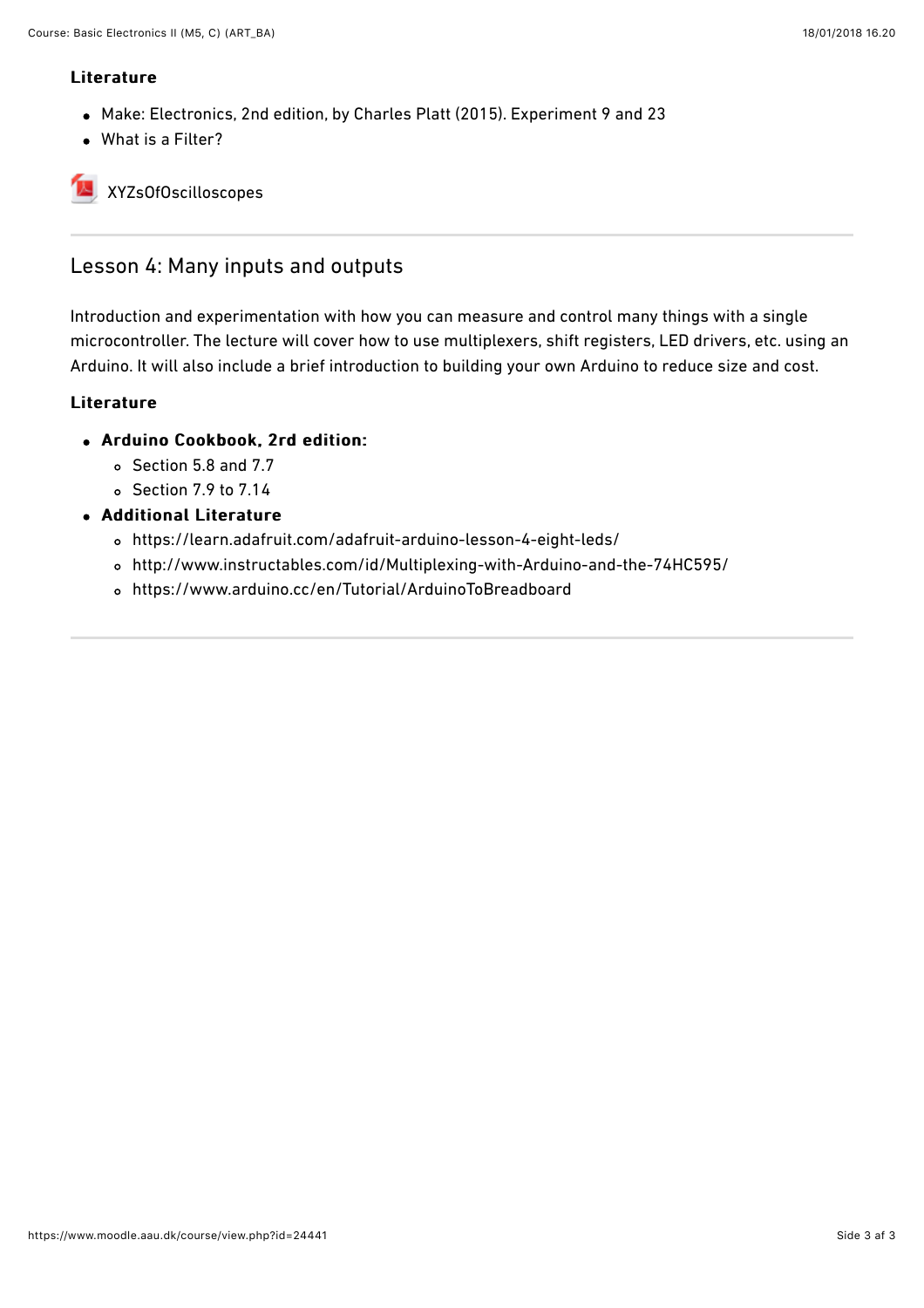# **MODULE 6 - PHYSICAL INTERFACE DESIGN II (M6, P) (ART\_BA)**

 $\mathbf 0$ 

Due to maintenance, Moodle will be unavailable on Saturday, January 20th, from 20:00 to 21:00.

# Module 6: Physical Interface Design II

### Location

2nd semester, Study board of Art and Technology

#### Module coordinator

[Markus Löchtefeld](http://personprofil.aau.dk/137170?lang=en)

#### Method of work and language

Work in small groups and individual assignments English

### Module content

This module introduces programming and the fundamental concepts in this regard. Furthermore these concepts will be applied on a microcontroller with sensors and actuators, enabling the student to create physical interfaces and interactive artefacts. The topics taught in this module will be used in 3rd semester Programming II and 4 th semester Interactive technologies.

#### Courses

In connection with the module, courses may be ofered within the following areas:

- [Programming I](https://www.moodle.aau.dk/course/view.php?id=24439#section-0)
- [Sensors and Actuators II](https://www.moodle.aau.dk/course/view.php?id=24438#section-0)

#### Learning objectives

During this module, students should acquire:

#### basic knowledge about

- programming concepts for interactive systems
- actuating possibilities: servo motors, solenoids, and simple mechanics
- using micro-controllers: interface to the computer, analog/digital input/output
- circuit applications: DC filtering, circuit protection and amplifier
- real-time use of signals (such as ADC/DAC, sampling rate, scaling and filtering)
- related work in software development and the media arts

#### **Skills in**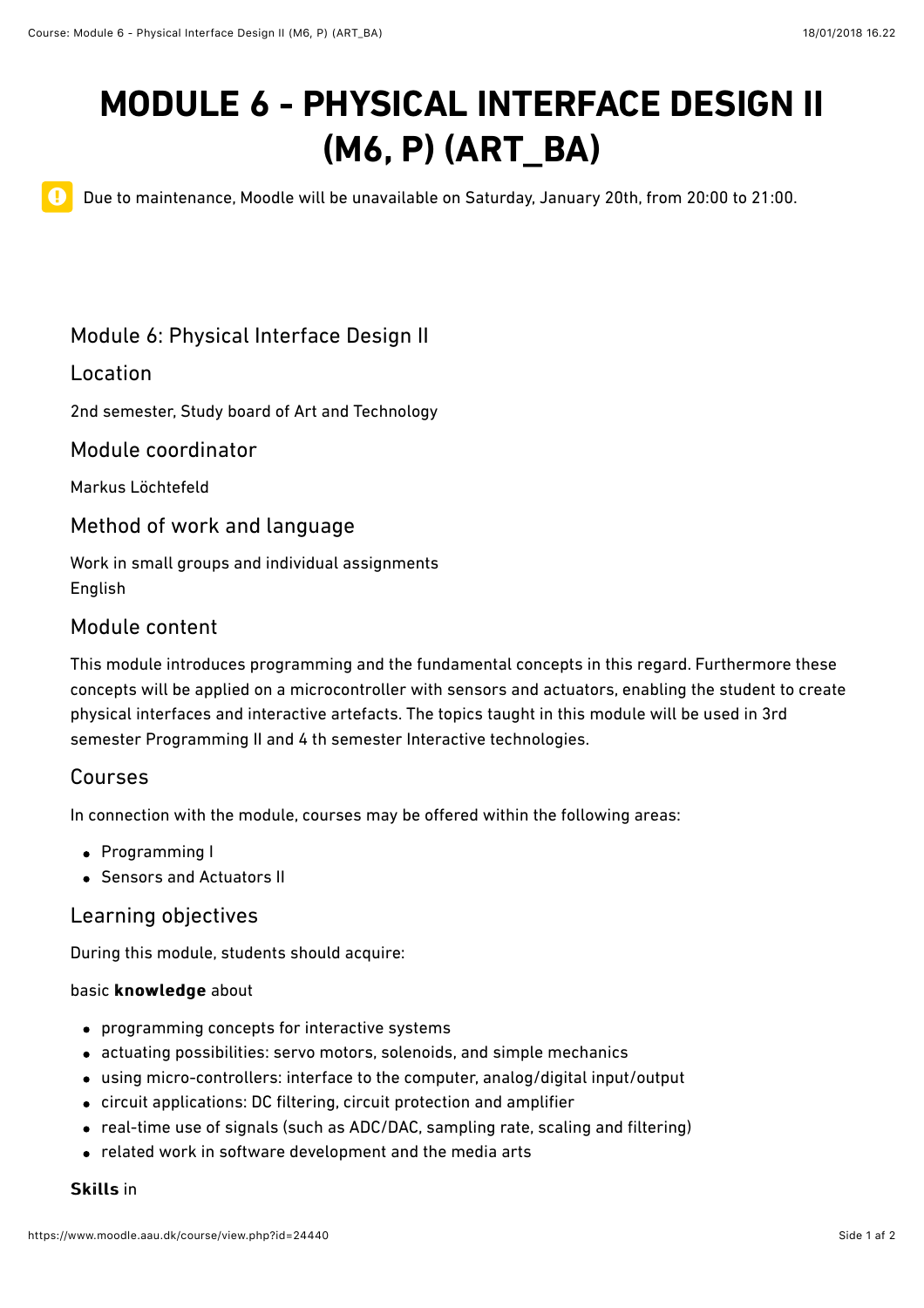- analyzing use of the basic programming with various sensors and actuators
- synthesizing knowledge in written documentation

#### Competencies in

evaluating an artefact with regard to programming, sensors, and actuators

#### Scope and expected performance

The expected scope of the module in terms of ECTS load. This comprises number of teaching hours, exercises, preparation time, travel activity (if applicable) etc.

5 ECTS = 137,5 work hours pr. student.

The module Physical Interface Design II includes a one week writing period from a set of examination question(s).

The module is completed with

## Examination 6

An internal written examination in Module 6: Physical Interface Design II (Fysisk interface design II)

#### Form of examination: c)

The examination is a 7-day assignment on a set subject.

Number of pages: the written part must not exceed 5 pages.

Evaluation: pass/fail. One examiner evaluates the assignment. In case of a Fail grade, an additional examiner will also evaluate the assignment.

Substitution: the examination may be substituted by satisfactory and active participation in courses, i.e. 80% attendance and submission of all assignments set during the course.

#### Credits: 5 ECTS

The examination should demonstrate that the student has fulfilled the objectives outlined above.

[Announcements](https://www.moodle.aau.dk/mod/forum/view.php?id=697059)

Topic 1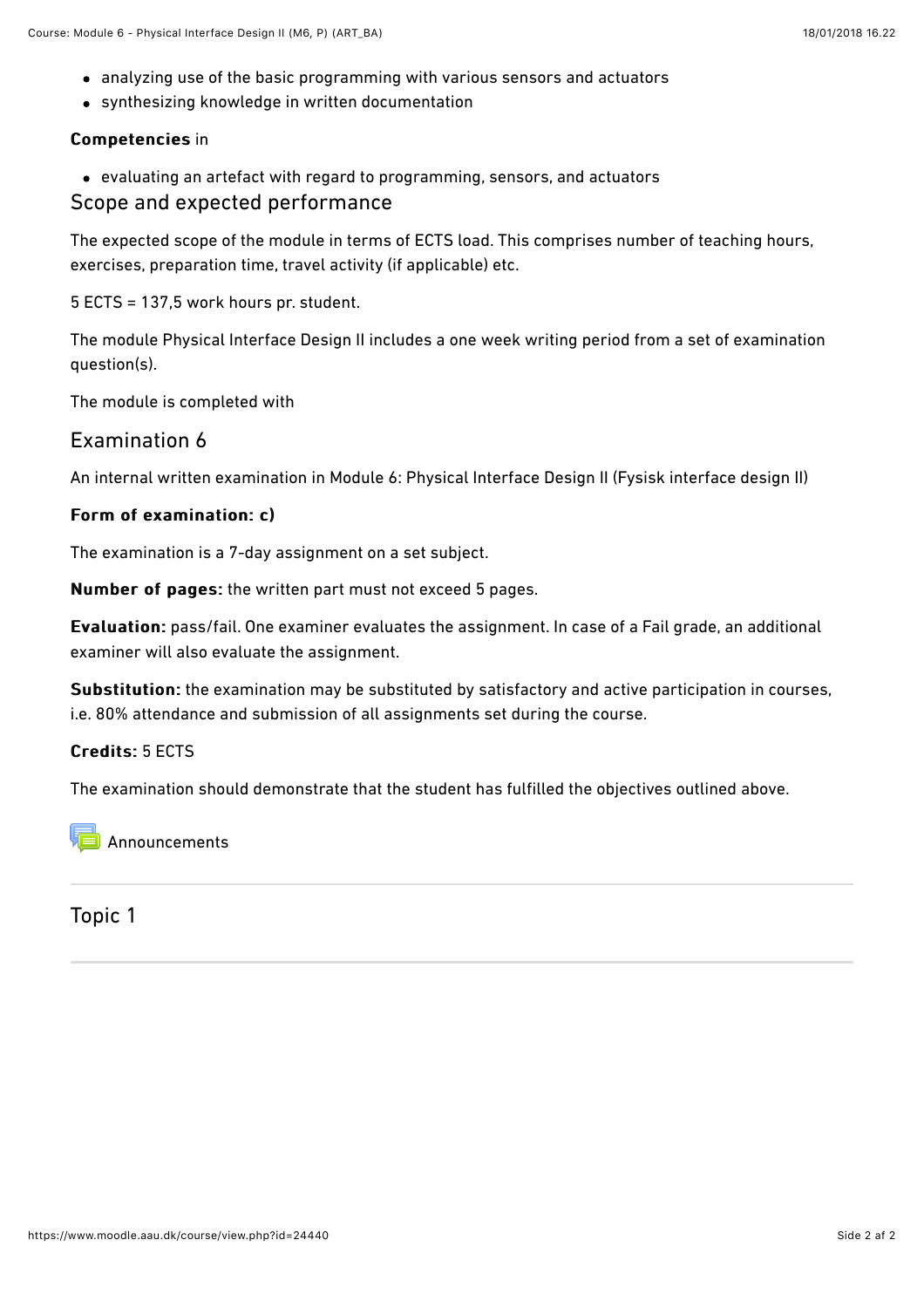$\mathbf 0$ 

# **PROGRAMMING I (M6, C) (ART\_BA)**

Due to maintenance, Moodle will be unavailable on Saturday, January 20th, from 20:00 to 21:00.

# Programming I

Programming I is the first in a series of programming courses meant to teach fundamental concepts of imperative and object-oriented programming using the Processing (Java) language in the context of real-time, multimedia systems. Programming I will introduce you to the foundations of imperative programming: types, operators, functions, and control flow.

Assignments will consist of short-answer and programming homework. Submissions must be in the form of plain-text files (.txt) for written answers and Processing source files (.pde) for source code. If not explicitly stated other formats will not be accepted. For multiple files, submit a single compressed .zip archive file.

All lectures will be followed by exercises that will help you apply the theory.

Lecturer: [Kasper Skou Ladefoged](http://personprofil.aau.dk/132471)

Semester Coordinator: [Line Marie Bruun Jespersen](http://personprofil.aau.dk/118168)

Participants: ArT2

Basic Electronics II is a course in [Module 6 - Physical Interface Design II](https://www.moodle.aau.dk/course/view.php?id=24438)

#### Software (Required):

Processing

The students are requred to install Processing, before the first lesson.Installation tutorial can be gound by reading the first section at:<https://processing.org/tutorials/gettingstarted/>

|                                                         | Pri.<br>lit.<br>no of<br>р. | Sec.<br>lit. no<br>of p. | Dig.<br>upload |
|---------------------------------------------------------|-----------------------------|--------------------------|----------------|
| Processing Tutorials: https://processing.org/tutorials/ | χ                           |                          | yes<br>(link)  |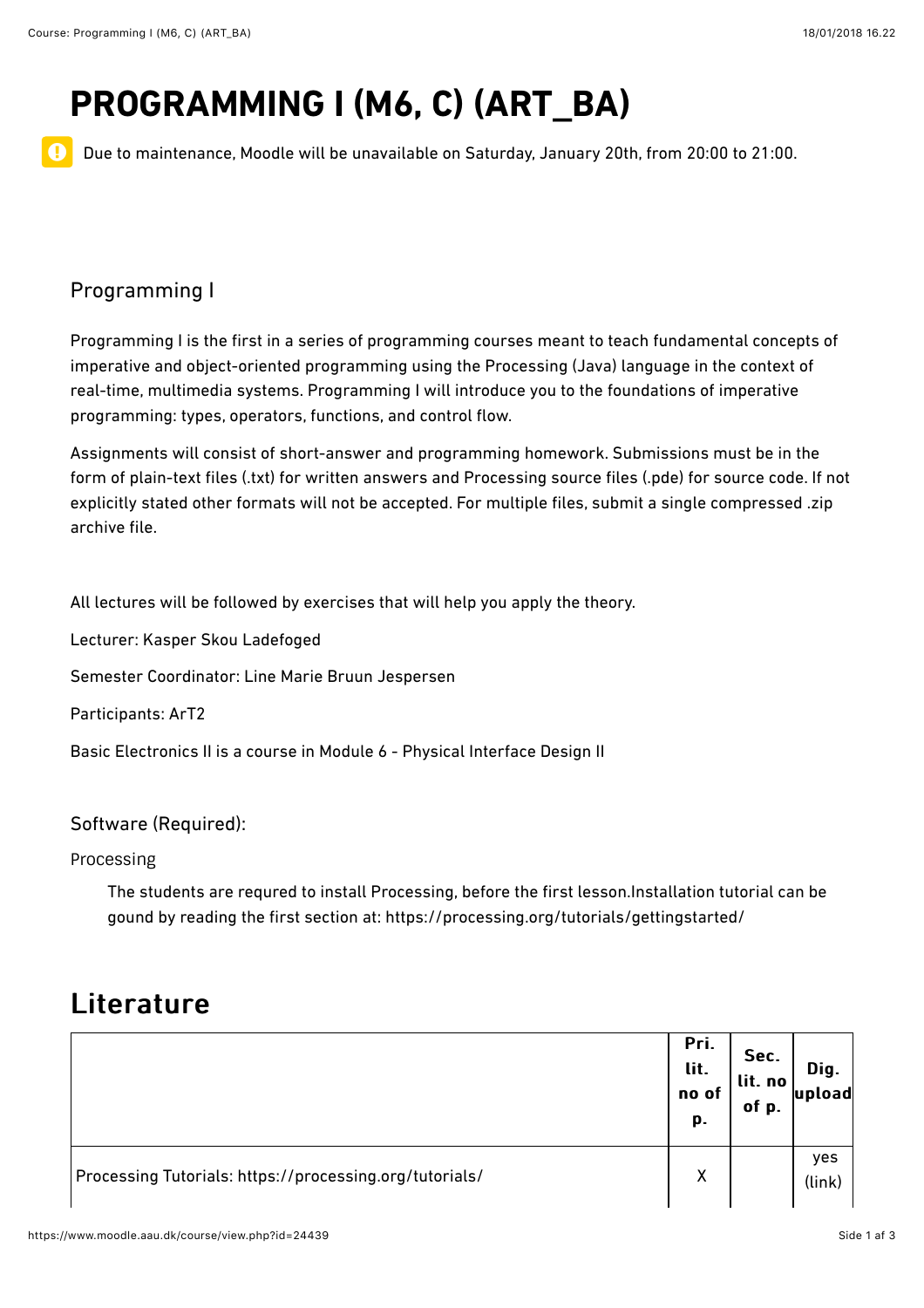| Programming Interactivity: A Designer's Guide to Processing, Arduino, and                                                                                                                                                                                          | 32 |    | yes           |
|--------------------------------------------------------------------------------------------------------------------------------------------------------------------------------------------------------------------------------------------------------------------|----|----|---------------|
| Openframeworks. 2nd editon.                                                                                                                                                                                                                                        |    |    | (link)        |
| ISBN-13: 9781449311445                                                                                                                                                                                                                                             |    |    |               |
| Reas, Casey. Processing: a programming handbook for visual designers and                                                                                                                                                                                           |    |    | yes           |
| artists. Second Edition. Mit Press, 2014.                                                                                                                                                                                                                          |    | X  | (link)        |
| ISBN-13: 9780262028288                                                                                                                                                                                                                                             |    |    |               |
| Illustrated history of                                                                                                                                                                                                                                             |    |    | yes           |
| computers: http://www.computersciencelab.com/ComputerHistory/History.htm                                                                                                                                                                                           |    | χ  | (link)        |
| Comparison of programming languages: http://arxiv.org/abs/1007.2123                                                                                                                                                                                                |    | X  | yes<br>(link) |
| Mathematics refresher or "Probably All The Math You'll Ever Need"<br>(Langford-Smith, F., editor (1953). Radiotron Designer's Handbook, chapter 6<br>Mathematics, pages 254–305. Amalgamated Wireless Valve Company Pty. Ltd.,<br>Sydney, Australia, 4th edition.) |    | 54 | yes<br>(link) |



**[LectureNotes](https://www.moodle.aau.dk/mod/resource/view.php?id=701733)** 

[ExampleExam](https://www.moodle.aau.dk/mod/resource/view.php?id=701734)

# Lecture 1: Hello World Processing

Topics include Processing Basics, source code and compilation, program structure (the main function), basic output to the console, comments, and "Hello World!".

Literature:

<http://hello.processing.org/editor/>

# Types and Operators

Topics include boolean, floating-point, integer, and string types, variable declaration, statements, scope, and mathematical operators.

Literature:

Read Chapter 2 in "Programming Interactivity: A Designer's Guide to Processing, Arduino, and Openframeworks. 2nd Edition."

<https://processing.org/reference/>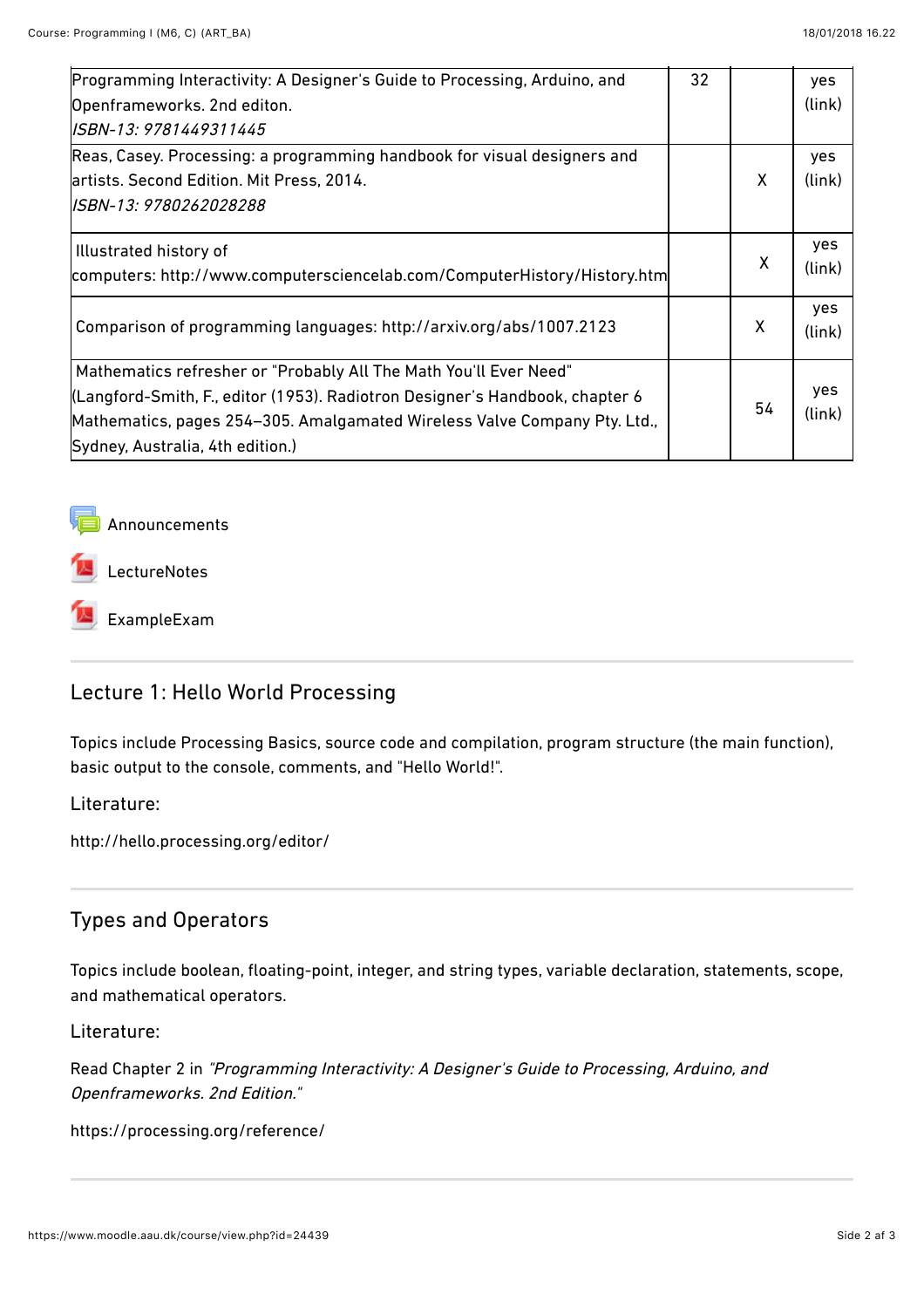# Control Flow

Topics include general program flow, if/else if/else and switch conditionals and iteration with for/do/while loops.

Literature:

<https://processing.org/reference/>

## Functions

Topics include "what is a (mathematical) function?", syntax for declaring, defining and calling functions, and recursion.

#### Literature:

<https://processing.org/examples/functions.html>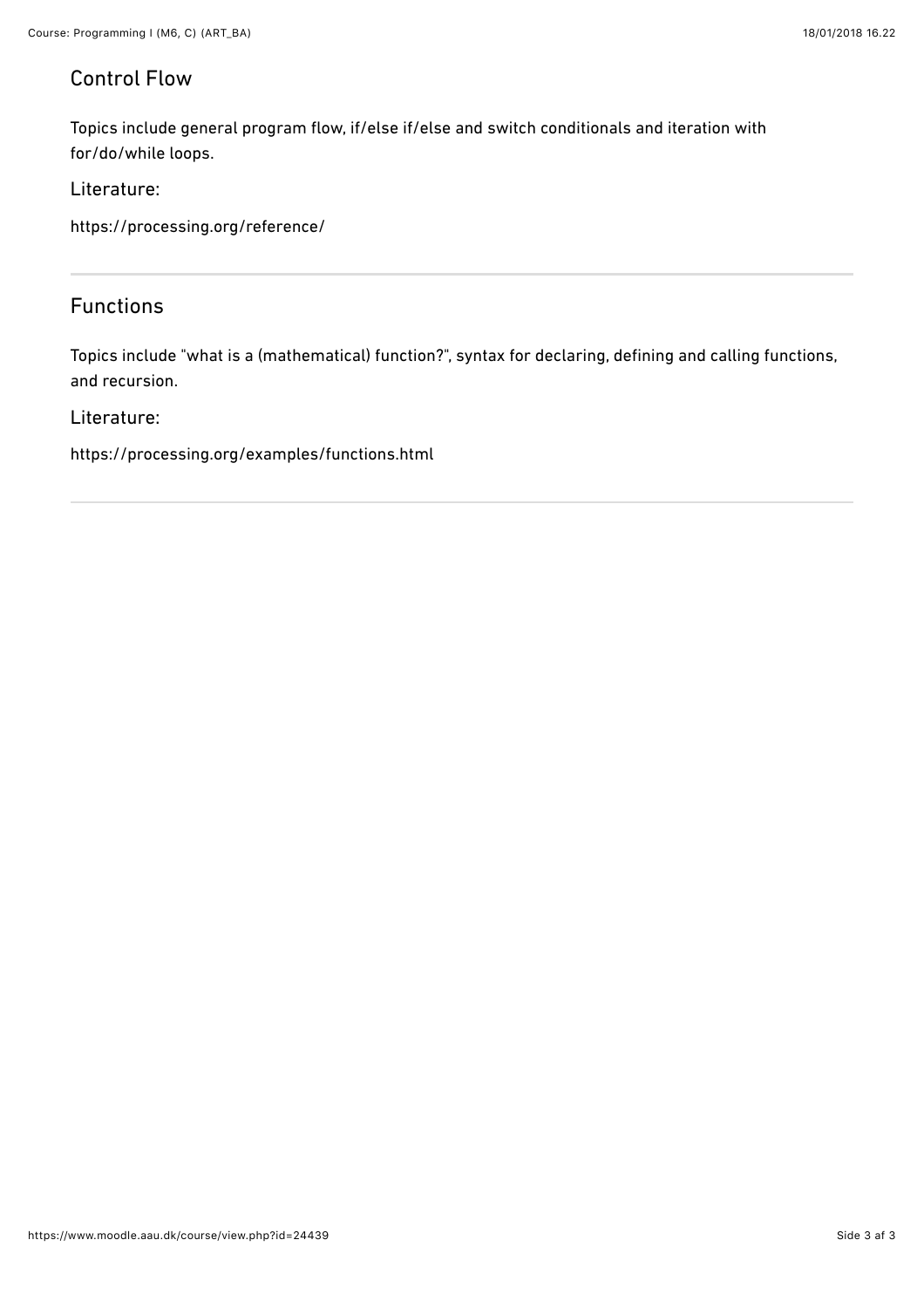# **SENSORS AND ACTUATORS II (M6, C) (ART\_BA)**

Due to maintenance, Moodle will be unavailable on Saturday, January 20th, from 20:00 to 21:00.

### General

 $\mathbf 0$ 

Sensors and Actuators II will work with applying programming concepts taught in programming 1 to produce interactive artefacts using microcontrollers. The course requires knowledge of basic electronics, which is applied to connect the microcontroller with sensors (inputs) and actuators (outputs). The course will use the Arduino microcontroller platform to teach these topics.

All lectures will be followed by exercises that will help you apply the theory.

Lecturer: [Kasper Skou Ladefoged](http://personprofil.aau.dk/132471)

Semester Coordinator: [Line Marie Bruun Jespersen](http://personprofil.aau.dk/118168)

Participants: ArT2

Basic Electronics II is a course in [Module 6 - Physical Interface Design II](https://www.moodle.aau.dk/course/view.php?id=24438)

|                                                                                                                                                                                                                                           | lPri.<br>lit.<br>no<br>of<br>p. | Sec.<br>lit. no<br>of p. | Dig.<br>upload |
|-------------------------------------------------------------------------------------------------------------------------------------------------------------------------------------------------------------------------------------------|---------------------------------|--------------------------|----------------|
| Arduino Cookbook, 3rd edition<br>ISBN-13: 9781491903520                                                                                                                                                                                   | X                               |                          | yes<br>(link)  |
| http://arduino.cc/en/Reference/HomePage<br>Official references and tutorials for code examples included in the Arduino software<br>package. I would not recommend venturing to the official Arduino playground until<br>after the course. |                                 | X                        | yes<br>(link)  |
| http://arduino.cc/en/Tutorial/HomePage<br>Official references and tutorials for code examples included in the Arduino software<br>package. I would not recommend venturing to the official Arduino playground until<br>after the course.  |                                 | X                        | yes<br>(link)  |
|                                                                                                                                                                                                                                           |                                 |                          |                |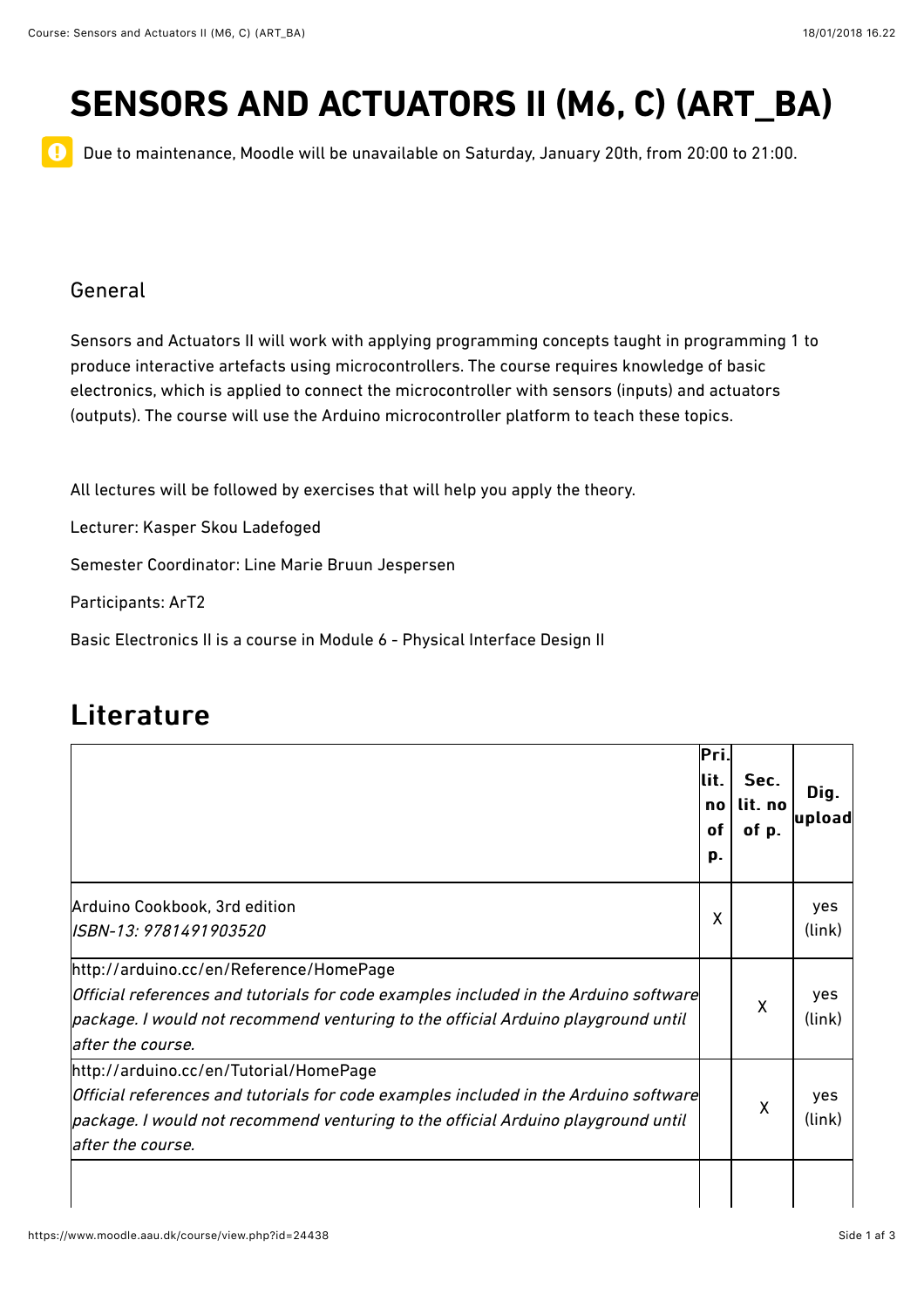| Arduino Comic<br>A illustrated conceptual and short practical introduction                                                                                                                              | х | yes<br>(link) |
|---------------------------------------------------------------------------------------------------------------------------------------------------------------------------------------------------------|---|---------------|
| http://www.ladyada.net/learn/arduino/<br>A thorough and very practical introduction complete with schematics, code<br>examples, explanations and exercises.                                             | х | yes<br>(link) |
| http://www.jeremyblum.com/category/arduino-tutorials/<br>A video series with good explanations on topics ranging from very basic to very<br>advanced. Comes with recommendation from previous students. | х | yes<br>(link) |

**[Announcements](https://www.moodle.aau.dk/mod/forum/view.php?id=697088)** 

## Lesson 1: Introducing the Arduino

This lecture introduces the notion of microcontrollers. Survey of the Arduino platform, covering the possibilities it offers as well as the limitations it has. We will cover how to program an Arduino, the diferences from Processing and good code practices.

#### Literature

Arduino Cookbook, 2nd edition:

- Chapter 1 (all sections)
- Section 2.1, 2.2, 2.3, 2.4, 2.5, 2.12, 2.19
- Section 7.1

#### Videos (watch before first lesson)

## Lesson 2: Sensing using digital and analog inputs

This lecture covers basic digital and analog (ADC) inputs and how to use sensors with a microcontroller as a first step to creating reactive and interactive systems.

#### Literature

Arduino Cookbook, 2nd edition:

- Digital Input: 5.0, 5.1, 5.2
- Analog Input: 5.6, 5.7, 5.9
- Serial: 4.0, 4.1, 4.2, 4.3

#### **Videos**

## Lesson 3: Actuating using digital and PWM outputs

This lecture covers using the digital output and analog output (PWM/DAC) of the Arduino. It will cover how to control diferent actuators, such as lights, motors, sound, etc. with a microcontroller.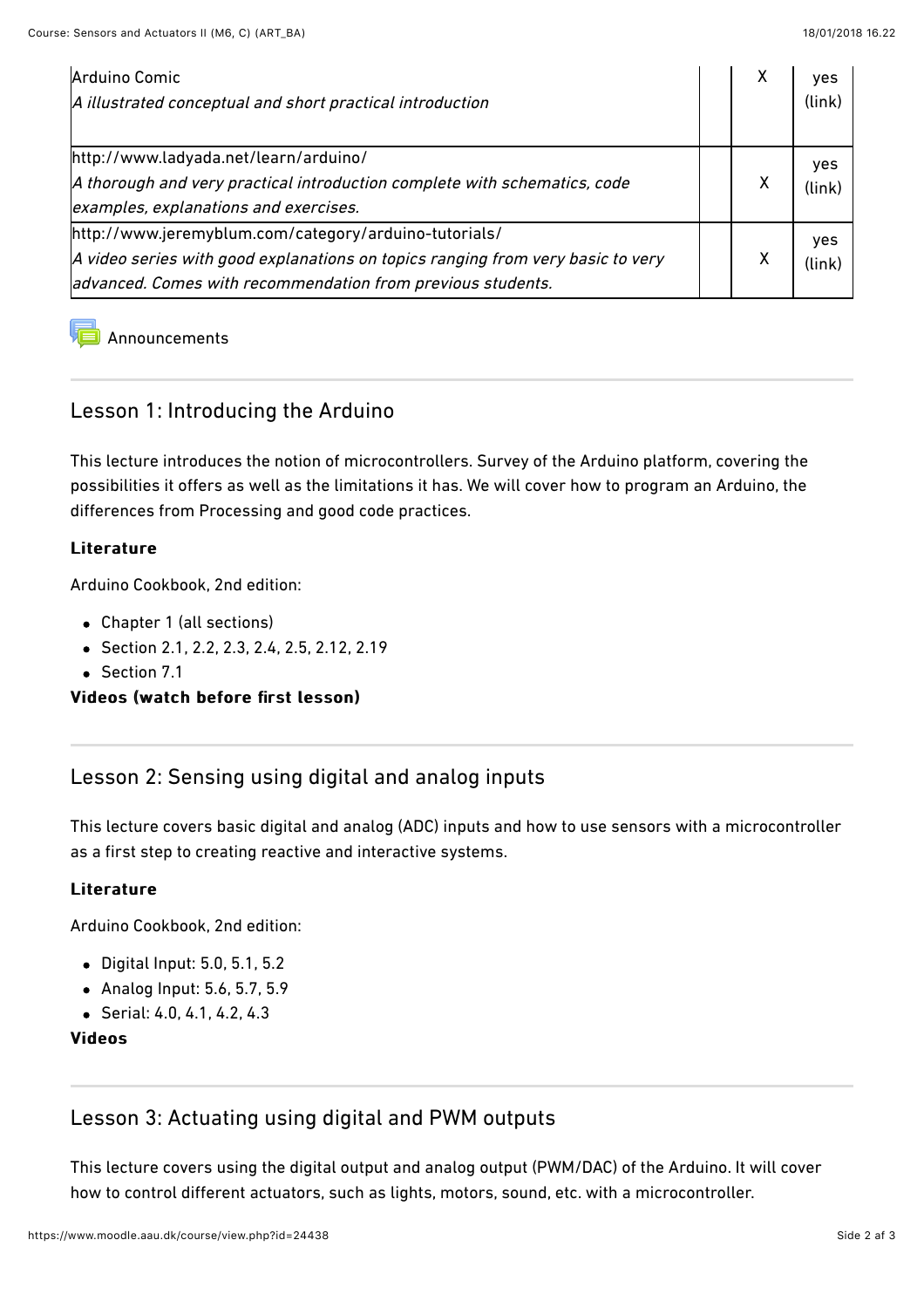#### **Literature**

Arduino Cookbook, 2nd edition:

- Visual Output: 7.0, 7.1, 7.2, 7.3, 7.4, (7.15)
- Physical Output: 8.0, 8.1, 8.2, 8.3, 8.4, 8.8
- Briefly skim / look at the titles of Chapter 7, 8, and 9

#### **Videos**

# Lesson 4: Communicating with Processing

This lecture covers how you can connect your Arduino to Processing and make simple communication between the two possible.

#### Literature

Arduino Cookbook, 2nd edition:

- Libraries: 16.0, 16.1, 16.2
- Coding: 2.4, 2.10, 2.14, 2.16
- Serial Communication with Processing: 4.0, 4.1, 4.2, 4.3, 4.4, 4.5, 4.6, 4.7, 4.7, 4.9, 4.15

#### **Videos**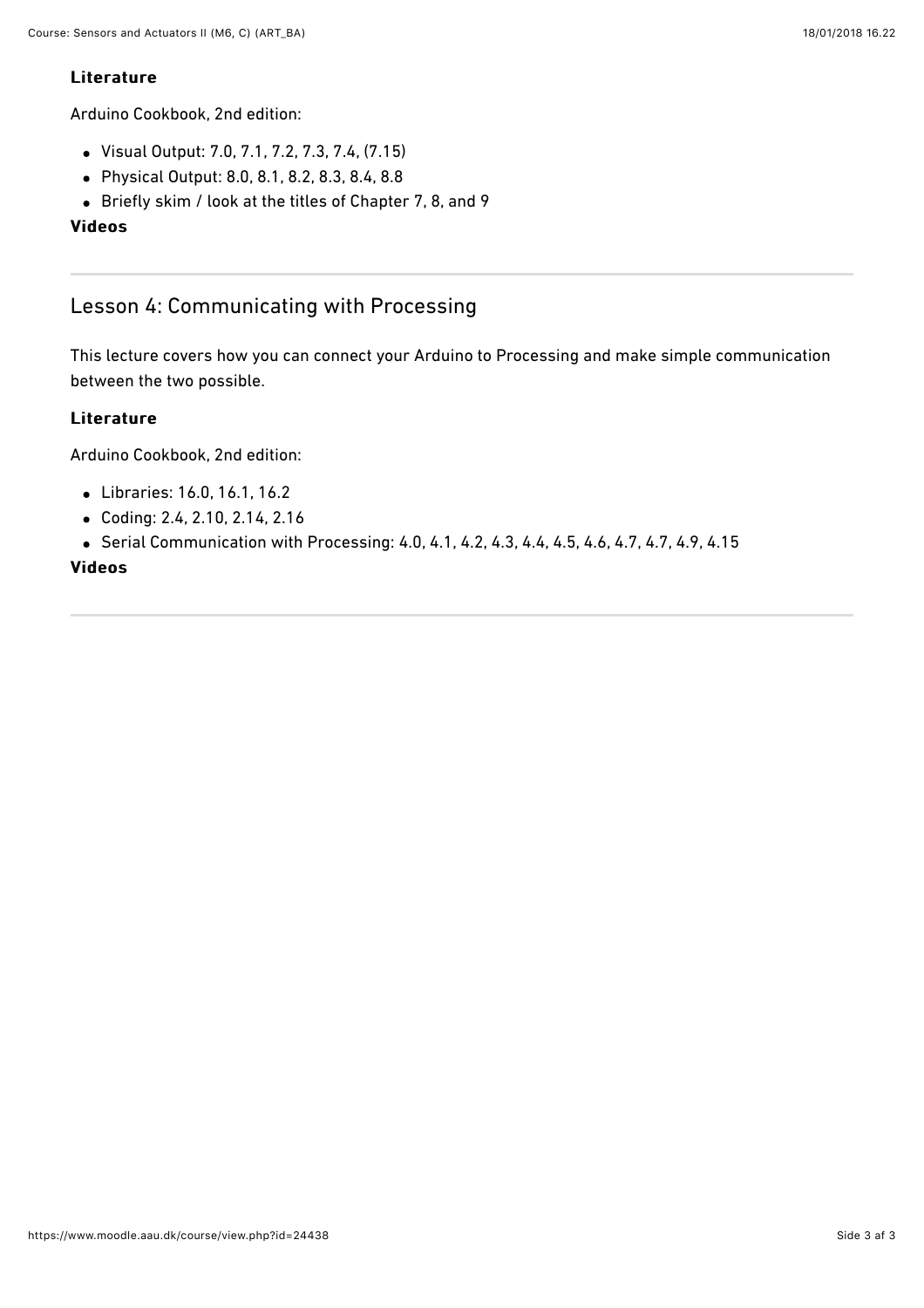# **MODULE 13 - ART IN CONTEXT II - (M13, P) (ART\_BA)**

Due to maintenance, Moodle will be unavailable on Saturday, January 20th, from 20:00 to 21:00.

## Hovedsektion

 $\mathbf 0$ 

#### **Art in Context II - Media Art Theory**

Location of module: 4th or 2nd semester

Credits: 5 ECTS

Method of working: Individual work in relation to course activities

Module contents: The module "Art in Context II" examines media art works and their cultural, aesthetic, social, and technological positions in the 20th and 21st centuries.

Together with Art in Context I, the module introduces the students to the academic and theoretical contexts of the mixed field of Art and Technology. Through different teaching formats such as lectures, workshops, study-trips, and seminars, the students will get acquainted with the methodologies of analyzing media art and digital design artefacts.

#### **Courses:**

In connection with the module, courses may be offered within the following area: Media Art Theory & Analysis

#### **Learning objectives:**

During this module, students should acquire: Basic **knowledge** about

 media art theories and concepts with special focus on cross-disciplinarity and synergy between art and media technology various methods of analysis of media art product and projects in regard to their cultural, personal, aesthetic and epistemological significance

audience and user concepts of media art and the related behavioral and aesthetic preferences

#### **Skills** in

 using and applying basic theories and methods in regard to analyses of media art works describing artistic challenges and aesthetic formats of media art identifying target groups and their behavior and aesthetic preferences in relation to experience potentials of media art works

#### **Competencies** in

applying theories and methodologies of media art

analyzing and discussing media art works as cultural and aesthetic phenomena

applying knowledge about user groups and user behavior in analysis and concept design of media art works.

#### The module is completed with:

**Examination 13** 

An internal written examination in **Module 13: "Art in Context II – Media Art Theory"** (Kunst i kontekst II – mediekunstteori).

#### **Form of examination**: c)

The examination is a 7-day assignment on a set subject. The examiner and an additional internal examiner according to 7-point scale evaluate the assignment.

Number of pages: the written work must not exceed 10 pages.

**Evaluation**: Grading according to the 7-point scale.

Credits: 5 ECTS

The examination should demonstrate that the student has fulfilled the objectives outlined above.

[Announcements](https://www.moodle.aau.dk/mod/forum/view.php?id=710022)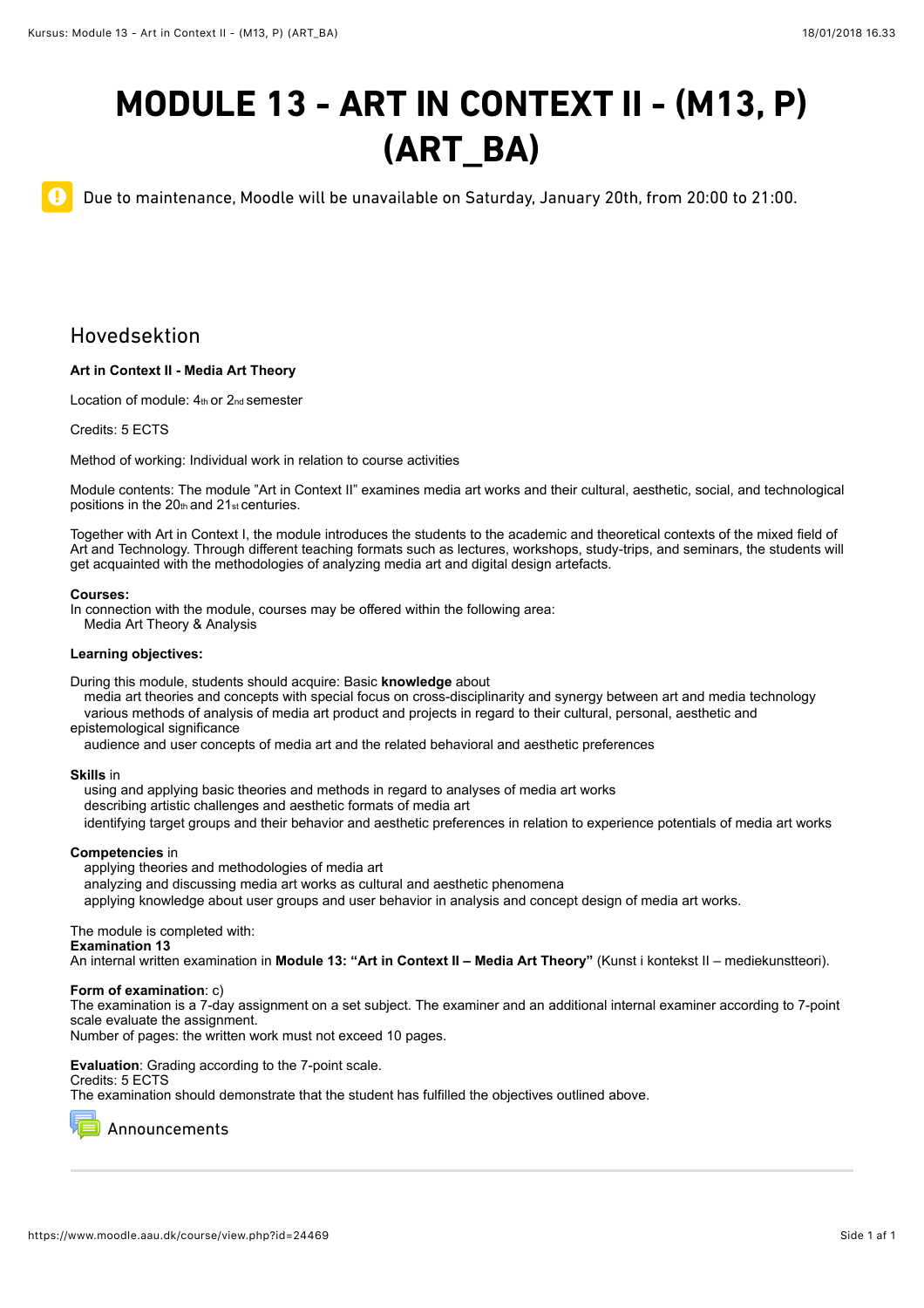# **MEDIA ART THEORY & ANALYSIS (M13, C) (ART\_BA)**

Due to maintenance, Moodle will be unavailable on Saturday, January 20th, from 20:00 to 21:00.

### General

 $\mathbf 0$ 

This course serves as a general introduction to art and technology as a theoretical field of study. As such it continues the trajectory of Art in Context 1, however this semester with a focus on media art before and after the 'digital revolution'. Whereas the theories and humanistic themes of perception, hermeneutics, phenomenology, systems, imagination, and beauty introduced in AiC 1 are still very relevant for the study of art they tend to be challenged and criticized when technology, science and media enters the scene. From this, diferent theoretical and artistic practices emerge that not only circulate ideas about technology, science and media into critical thinking but also take up new paths of investigations and methods.

The course is structured around eight interconnected lectures focused on giving the students an introduction to diferent seminal theories, practices and ideas accompanying the still more intensive relationship between art, technology, media and science in the 20<sup>th</sup> and 21 Century – in short, here, termed Media Art.

#### Required Texts: Required Texts:

Rush, M. (1999) *New Media in Late 20<sup>th</sup> Century Art* – Available at Architegn and FACTUM.

[Announcements](https://www.moodle.aau.dk/mod/forum/view.php?id=696506)

#### Topic 1

#### Lesson 1: Introduction to New Media Art Theory

What is media art theory? What is media studies? How do the two topics relate to the critical study of art and technology? This course will give the student and overview of the most important theories within the expanding field of media art. In this introductory lecture some basic concepts and theoretical problems in the critical study of media art.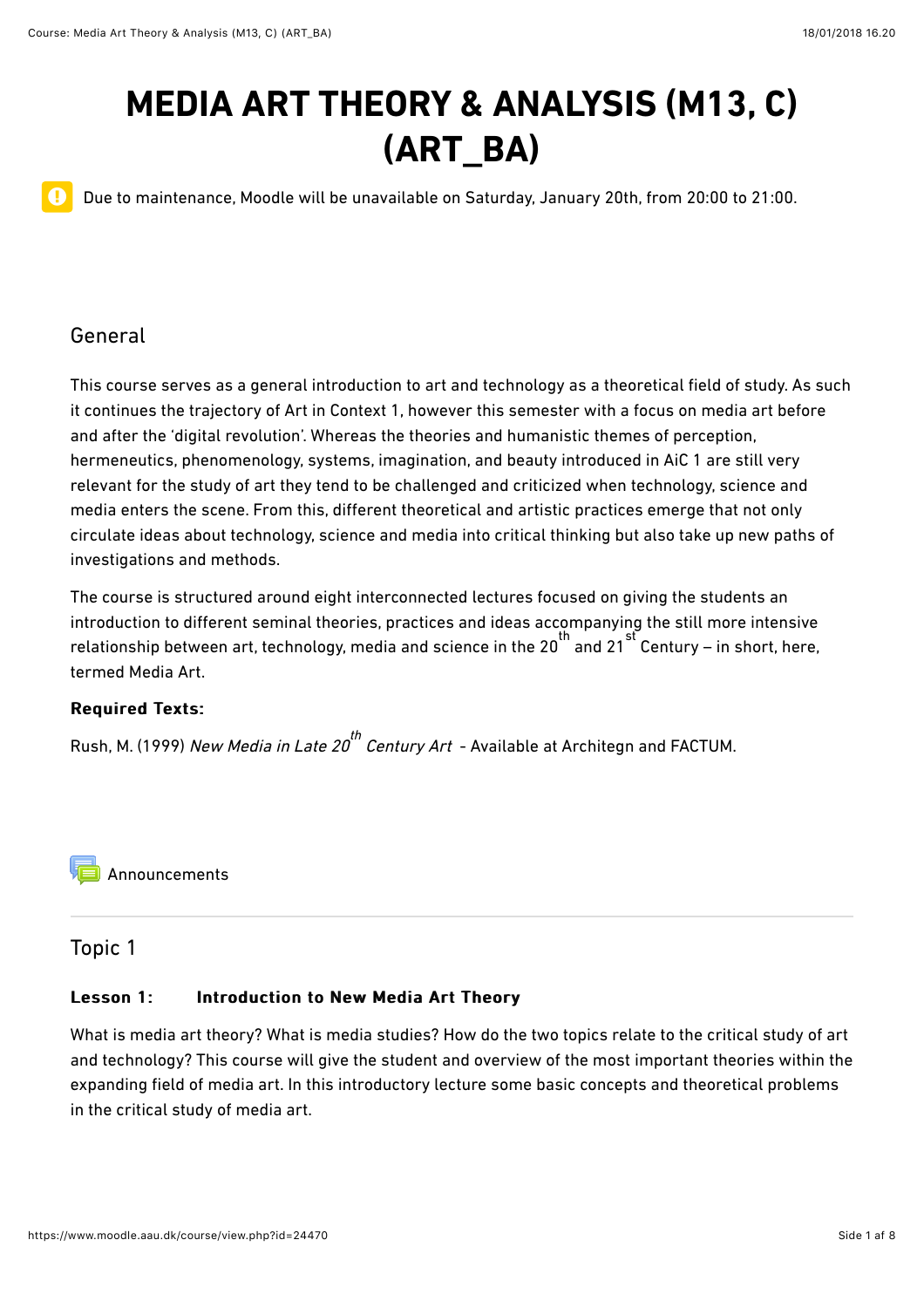Walter Benjamin's seminal text about art in the age of technological reproduction: Authenticity, the subject of technology, and mediated (social) experience. And within this overall new direction of the modern culture, the lecture will also be looking at what aesthetic paradigms are at play in media art.

Combined Lecture: ArT 2 & ArT 4

Lecturer: Elizabeth Jochum

|                                                                                                      | MandatoryAdditional Dig. |          |        |
|------------------------------------------------------------------------------------------------------|--------------------------|----------|--------|
|                                                                                                      | litt.                    | litt.    | upload |
|                                                                                                      | Number of Number         |          |        |
|                                                                                                      | pages                    | of pages |        |
| Rush, M. (1999) New Media in Late 20 <sup>th</sup> Century Art:<br>Introduction (pp. 7-35)           | 28                       |          | X      |
| Benjamin, W. (1935) "The Work of Art in Age of<br>Mechanical Reproduction" (trans. Harry Zohn) (pdf) | 26                       |          | x      |

# Topic 2

Lesson 2: New Materialisms in Media Art History and Theory

Combined lecture: ArT 2 & 4

Lecturer: Elizabeth Jochum

|                                                                                                           | MandatoryAdditional Dig. |          |        |
|-----------------------------------------------------------------------------------------------------------|--------------------------|----------|--------|
|                                                                                                           | litt.                    | litt.    | upload |
|                                                                                                           | Number of Number         |          |        |
|                                                                                                           | pages                    | of pages |        |
| Rush, M. (1999) New Media in Late 20 <sup>th</sup> Century Art Ch 1:<br>Media and Performance (pp. 36-77) | - 41                     |          |        |
| Cubitt, S & Thomas, P. (2013) The New Materialism in<br>Media Art History. (pp. 1-22) (pdf)               | 22                       |          | X      |

# Topic 3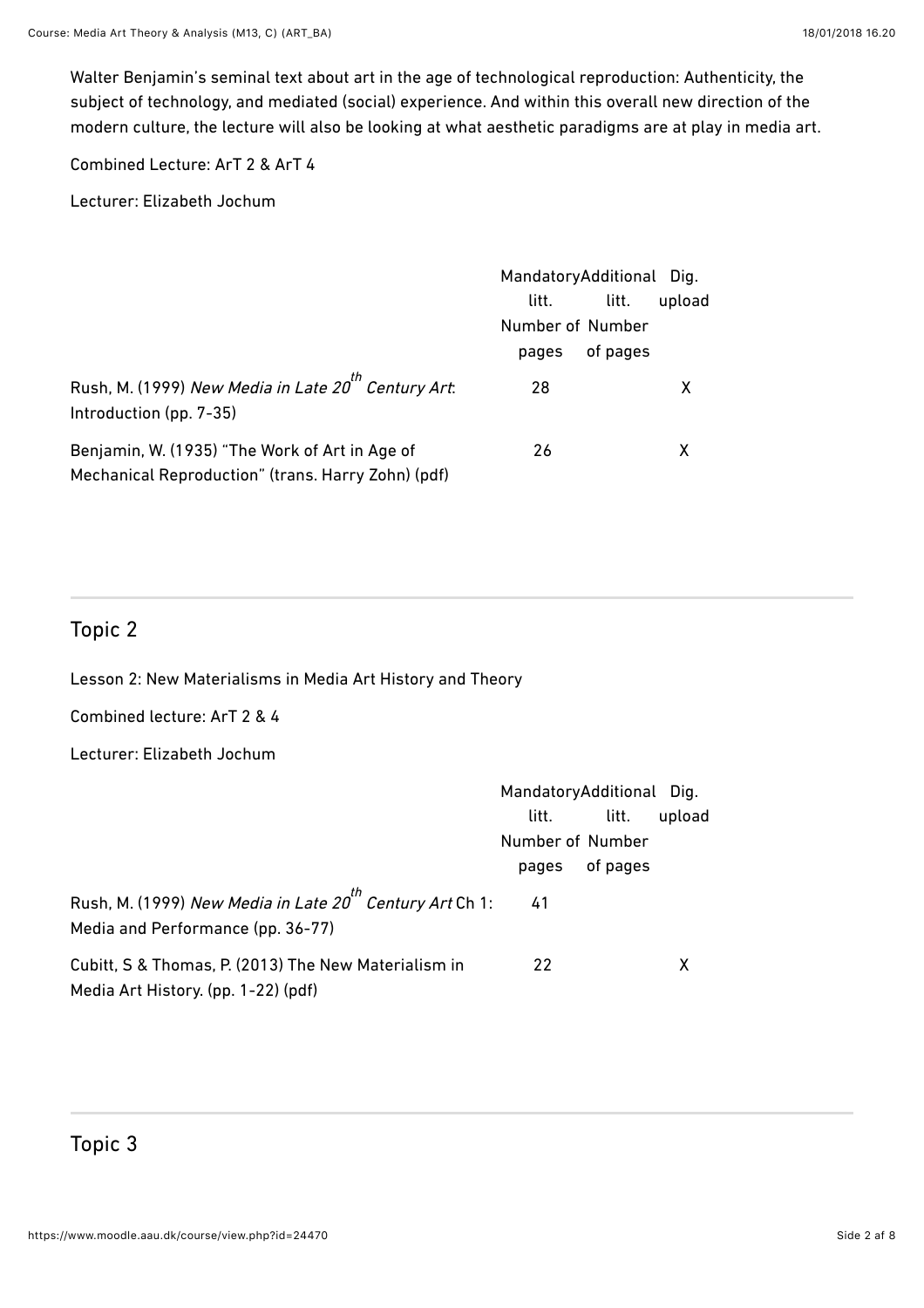#### Lesson 3: The Medium is the Medium

Marshall McLuhan described the shift from book-culture to electronic media, and his theories are the foundations of media art theory that seek to describe the transition from analog to digital media, and the impact of this transition on the art world, culture, and society at large. McLuhan articulates how digital media have transformed relationships and social organisations in culture and society. Building on the students' prior familiarity with McLuhan (the movement from age of typography to the age of television), we look at the personal sand social consequences of new media and technological tools, investigating McLuhan's assertion that "the clearest way to see through a culture is to attend to its tools for conversation."

#### Combined Lecture: ArT 2 & ArT 4

#### Lecturer: Elizabeth Jochum

|                                                                                               | MandatoryAdditional Dig. |          |        |
|-----------------------------------------------------------------------------------------------|--------------------------|----------|--------|
|                                                                                               | litt.                    | litt.    | upload |
|                                                                                               | Number of Number         |          |        |
|                                                                                               | pages                    | of pages |        |
| Rush, M. (1999) New Media in Late 20 <sup>th</sup> Century Art Ch 2:<br>Video Art (pp 78-115) | 37                       |          |        |
| McLuhan, M. The Medium is the Message (excerpt) (pdf)                                         | 19                       |          | x      |
| Gordon, W. (2014). McLuhan: A Guide for the Perplexed<br>(pdf)                                |                          | 35       | X      |

#### Topic 4

Aesthetic Theory in use: senses, language, analysis.

A general introduction to aesthetic theory in use; to the experience and analysis of Art in

Context: to the use of the senses (all of them), language and analysis when describing, contextualising, interpreting and understanding art.

The in lessons 8-9-10 you will put theory to use, in class and during our trip to ARoS.

Combined Lecture: ArT 2 & ArT 4

Lecturer: Morten Søndergaard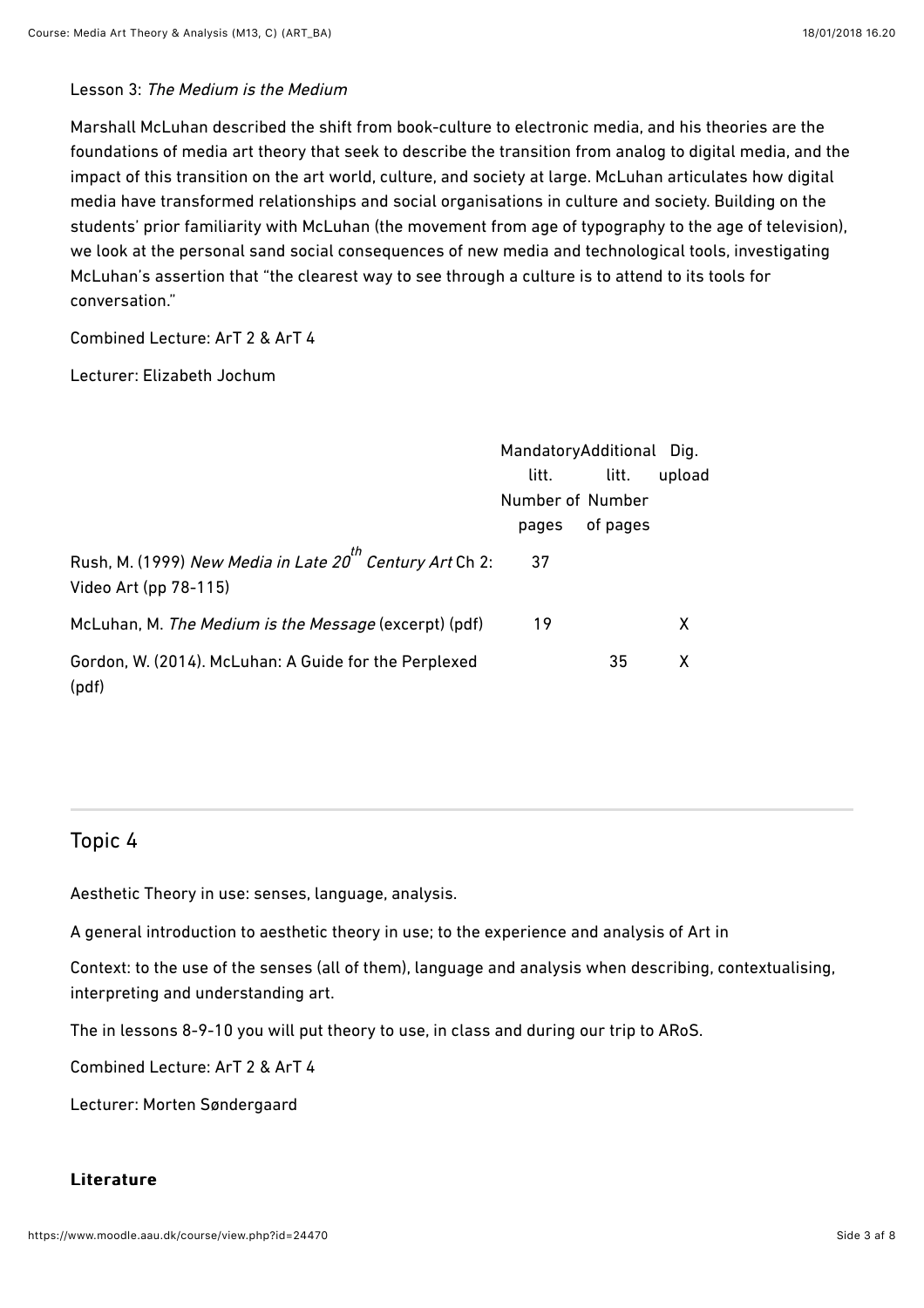|                                                                                                                                                                                                                                      |    | Pri. lit. Sec. lit.<br>no of p. no of p. upload | Dig.       |
|--------------------------------------------------------------------------------------------------------------------------------------------------------------------------------------------------------------------------------------|----|-------------------------------------------------|------------|
| Dewey, John. Art as Experience . New York: Putnam,<br>1934. (1, 35-37, 47-48, 106-109, 194-200, 272-275.) On<br>Moodle.                                                                                                              | 17 |                                                 | Yes.       |
| Eco, Umberto (1989): The Open Work, translated by Anna<br>Cancogi, Harvard University Press, pp. 84-104.                                                                                                                             | 20 |                                                 | <b>Yes</b> |
| Ranciere, Jacques (2009): The Aesthetic Dimension: Aesthetics, Politics,<br>Knowledge. Critical Inquiry 2009, Vol.36(1), pp.1-19. Permalink: http://aub-<br>primo.hosted.exlibrisgroup.com/desktop:Samlet:TN_jstor_csp10.1086/606120 |    |                                                 |            |

# Topic 5

Lesson 5: Video Art and Theories of Technology, Art and Society

 Media technologies are central to contemporary social life, and emergent technologies and media are being developed for a generation that has grown up with the Internet and accelerated development of electronic technologies.

Separate Lectures: 12 March

ArT 2: 10:15-12h

ArT 4: 13:15- 15h

Lecturer: Elizabeth Jochum

|                                                                                                              | MandatoryAdditional Dig. |          |        |
|--------------------------------------------------------------------------------------------------------------|--------------------------|----------|--------|
|                                                                                                              | litt.                    | litt.    | upload |
|                                                                                                              | Number of Number         |          |        |
|                                                                                                              | pages                    | of pages |        |
| Rush, M. (1999) New Media in Late 20 <sup>th</sup> Century Art: Ch 3:<br>Video Installation Art (pp 116-167) | 51                       |          |        |
| Williams, R. (19XX) The Technology and The Society (pdf)                                                     | 12                       |          |        |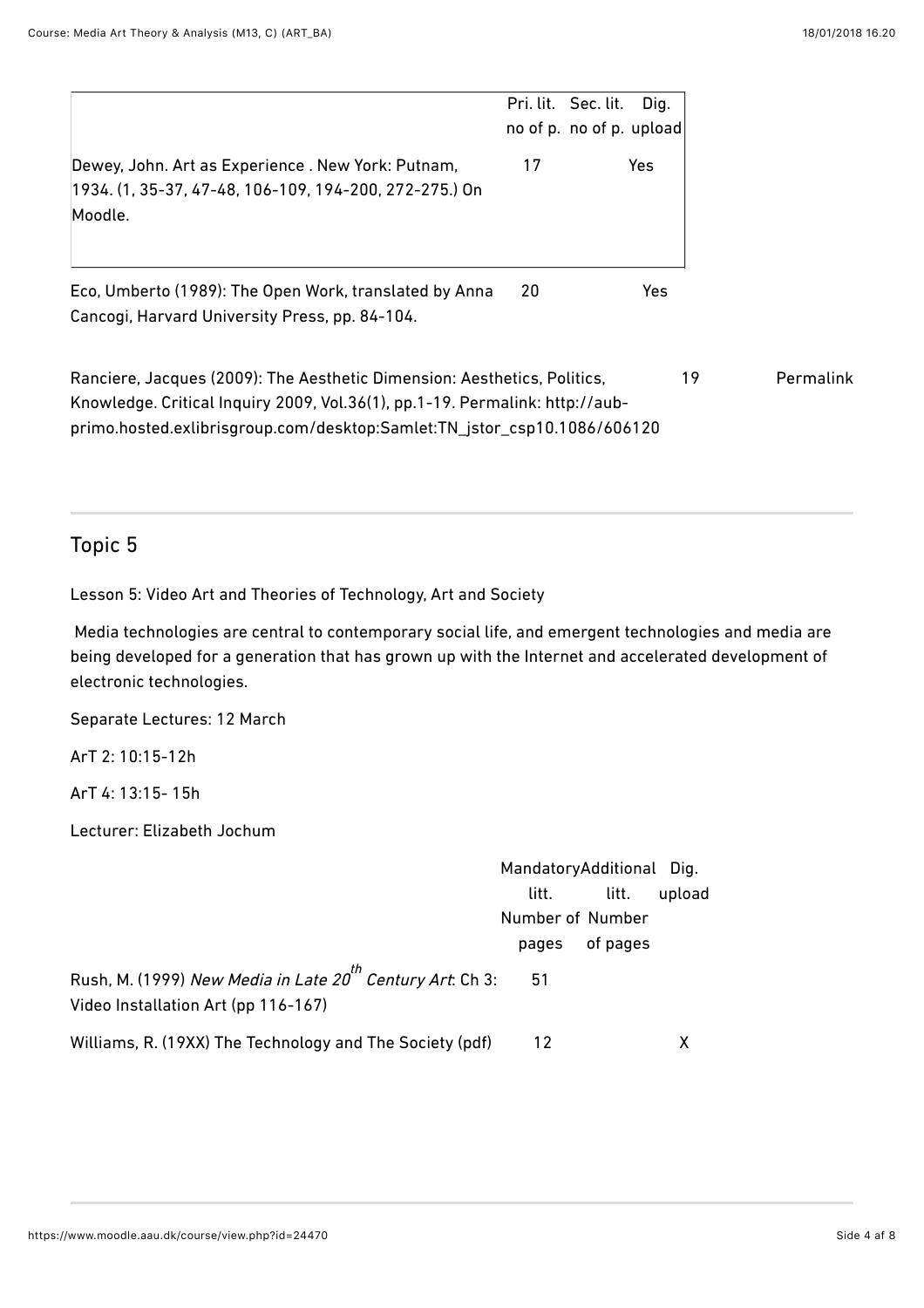# Topic 6

Lesson 6: Theories of Interaction in New Media Art

The concept of interaction in media art has developed beyond a purely technological paradigm. What are the principles of interaction and interactive art? How do these principles manifest in public art and public spaces? This lesson looks at the history of interactive art with a focus on first and second generations responsive environments, systems aesthetics, and performative interfaces and spaces created by media artists. We consider contemporary art works and new tools (such as locative media) that promote interaction and immersion, including VR, AR, A-life, and generative computing.

Separate Lectures: 14 March

ArT 2: 10:15-12h

ArT 4: 13:15- 15h

Lecturer: Elizabeth Jochum

|                                                                                                  | MandatoryAdditional Dig. |          |        |  |
|--------------------------------------------------------------------------------------------------|--------------------------|----------|--------|--|
|                                                                                                  | litt.                    | litt.    | upload |  |
|                                                                                                  | Number of Number         |          |        |  |
|                                                                                                  | pages                    | of pages |        |  |
| Rush, M. (1999) New Media in Late 20 <sup>th</sup> Century<br>Art Ch 4: Digital Art (pp 168-217) | 49                       |          |        |  |
| Krueger, M. (1977) Responsive Environments<br>(pdf)                                              | 13                       |          | X      |  |
| Kluszczynski, R. (2010) Strategies of Interactive<br>Art                                         | 27                       |          | X      |  |
| Jochum & Putnam (2017) Computation as<br>Medium (pdf)                                            |                          | 15       | X      |  |

Zabel, G. (2014) 'Through the looking glass: Philosophical Reflections on the art of virtual worlds' in M. Grimshaw (ed.), The Oxford Handbook of Virtuality, New York: Oxford University Press, pp. 407-419. (pdf)

# Topic 7

Lesson 7: Remediation

(Elizabeth Jochum)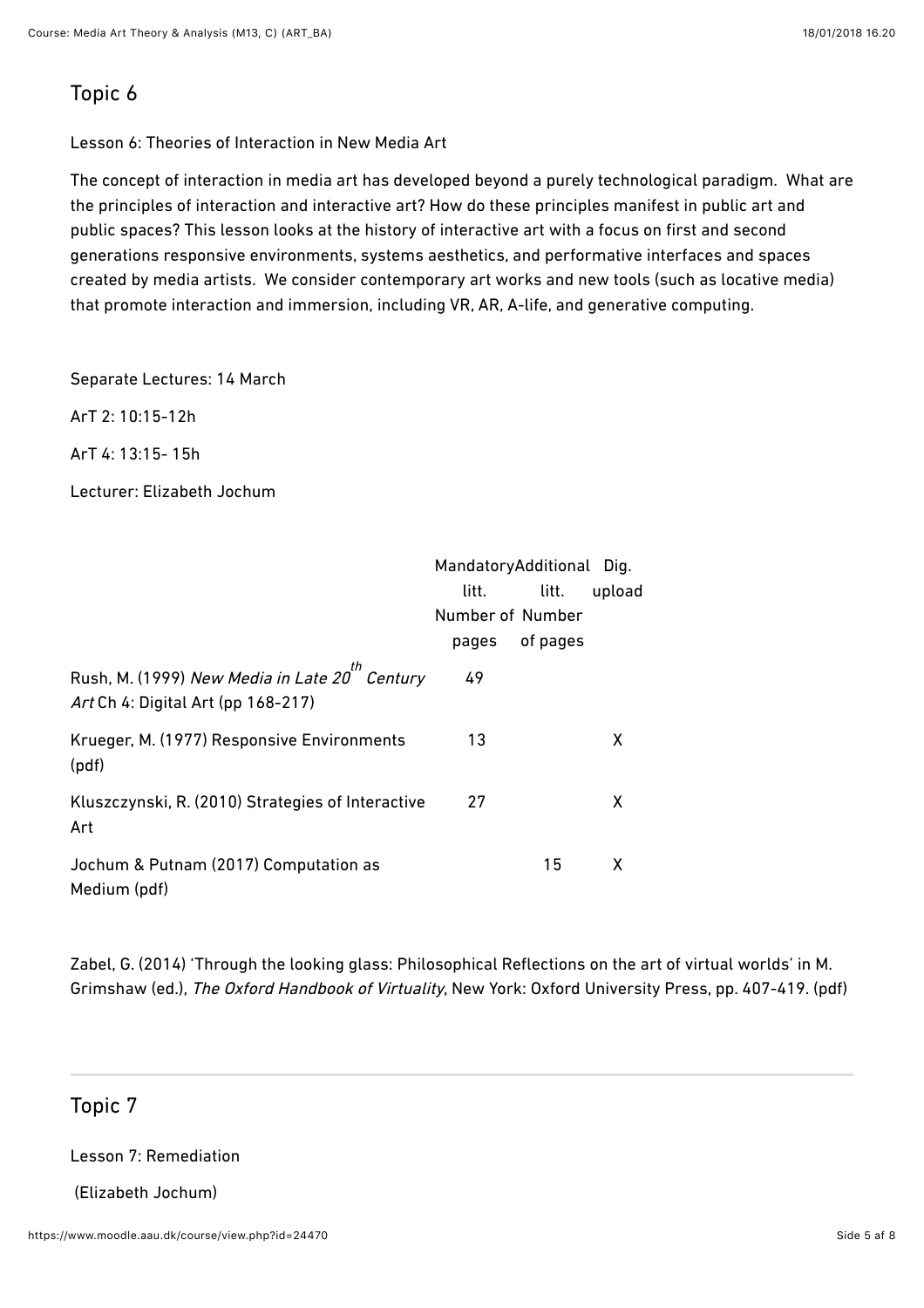Remediation: The beginning of the 21 stratury was marked by the rapid developments of new digital media and rapid response by traditional media (film, print, television) to reaffirm their relevance. This course introduces students to the theories of remediation and hypermediacy, as articulated by Bolter and Grusin, that seek to explain the complex entanglement of processes, tools, and techniques between analog and digital media in the search for liveness and immediacy.

|                                                                                                                    | MandatoryAdditional Dig. |          |        |
|--------------------------------------------------------------------------------------------------------------------|--------------------------|----------|--------|
|                                                                                                                    | litt.                    | litt.    | upload |
|                                                                                                                    | Number of Number         |          |        |
|                                                                                                                    | pages                    | of pages |        |
| Bolter, J.D. & Grusin, R. (2000) Remediation Ch 1:<br>Immediacy, Hypermediacy, and Remediation (pp.20-50)<br>(pdf) | 30                       |          | x      |
| Salter, C. (2010) Entanged. Ch 8: Interaction (pdf)                                                                |                          | 52       |        |

# Topic 8

Art in Context(s) 2: Excursion to and exercises at AROS Friday 23 March - ALL DAY Lecturer: Morten Sondergaard

Combined Workshop: ArT 2 and ArT 4

We will go together in a (most likely - more information will follow) rented bus to Aarhus.

Detailed plan of the day will follow.

Our visit is structured as follows:

1. First, and in continuation of the discussions in the previous lecture, I will give a brief introduction to the use of experience, perception, and language in the analysis of art - the 'works' and their contexts.

2. Assignment: analysing art - in context(s)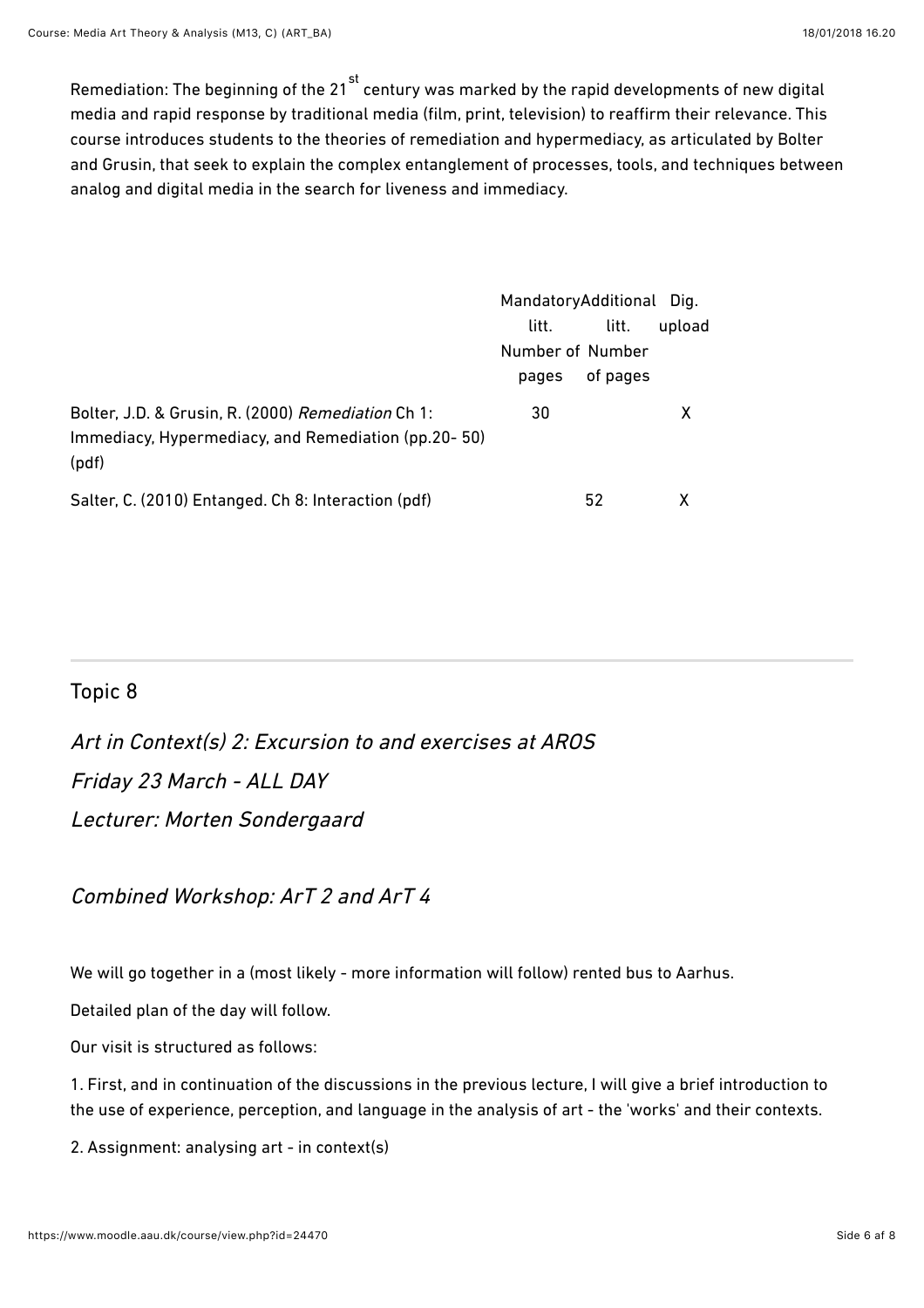The students will then work in groups (sizes to be determined), choosing a specific art work or context to analyse. You will need pen and paper to make notes and maybe sketch!

a. When chosen, start by describing the art work indivudually before discussing it further in the group. Write it down! What words come to mind first when looking and listening to the art work. Use elaborate words that may describe this best!

b. Then present to each other your descriptions. Discuss and construct a collective description - if disagreement note it down and play along with that! Allow words to act as metaphors.

c. Find at least one theoretical source (text) that could help you turn your description into an analysis (i.e Dewey's notion that 'art is the experience of making or encountering the object'). Start by paraphrasing the central theoretical idea and ask the question: where, in the art work you are looking at / listening to / describing could that theoretical idea be helpful to clarify or critically reflect on the artistic idea / representation? (if you have time) Does the art work stand alone or is it depending on contextual constraints for that clarification / reflection to happen?

d. Now, turn your attention to the context. What contexts to the art work do you detect? Are they interacting or opposing each other?

#### 3. Student Presentations

The day will culminate with the groups presenting in front of chosen art works / elements /situations. The presentation and analysis should draw on theories, either from the study in general or the AiC course. It may also include other relevant examples and theories.

#### Lecturer: Morten Søndergaard

#### Literature

Pri. lit. Sec. lit. Dig. no of p. no of p. upload

Same as lesson 3 - also including readings from the earlier AiC lessons and your (earlier) semesters in laeneral

# Topic 9

# Art in Context(s) 2: Excursion to and exercises at AROS

# Friday 23 March - ALL DAY